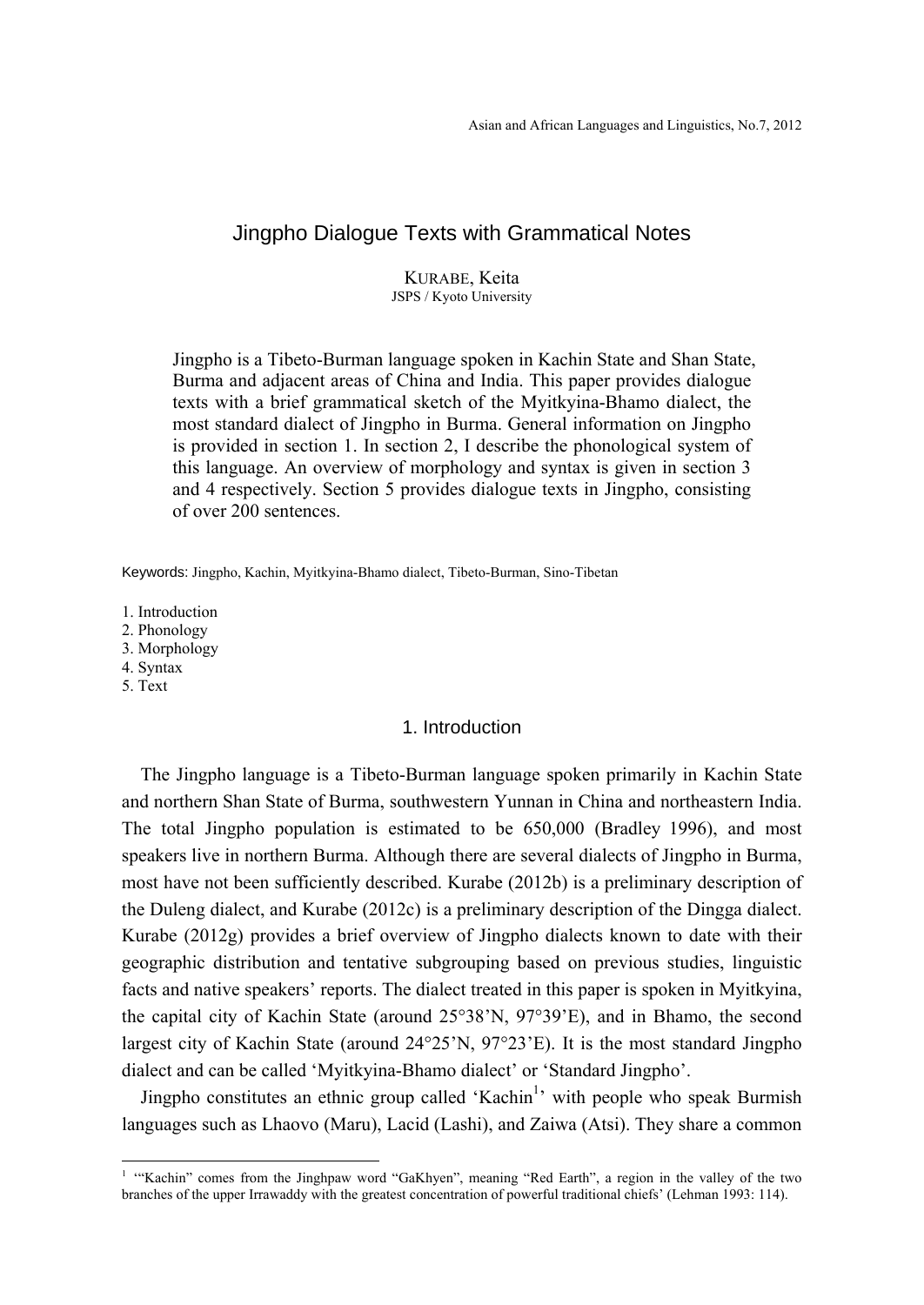culture and religious ideology, and constitute a totally distinct ethnic group from Burmese, although Lhaovo, Lacid, and Zaiwa are linguistically much closer to Burmese than to Jingpho. In Kachin, Jingpho outnumbers other groups and their language (Jingpho) is a lingua franca among the Kachin people. Therefore, the name 'Kachin language' has also been used for the Jingpho language.

Jingpho has been placed within various subgroups of Tibeto-Burman. Shafer (1955, 1966) placed it in his Burmic Division. Burling (1983), on the other hand, claims that the lexical similarity observed between Jingpho and Lolo-Burmese is caused by lexical borrowing from Burmish languages into Jingpho, and places Jingpho into his 'Sal' languages (Bodo-Konyak-Jingpho) since it has a *\*sal* reflex for the word for 'sun' (see also Burling 1971). Matisoff (2003) posits a 'Jingpho-Nungish-Luish' group and suggests closer relationship between Jingpho, Nungish and Luish. Matisoff (2012) re-examines the genetic position of Jingpho and concludes that 'In general, Jingpho seems closer to Luish than to any other TB [Tibeto-Burman] subgroup'.

Jingpho is geographically located in the heartland of the Tibeto-Burman speech area, and it has been pointed out that Jingpho shares a number of morphological as well as lexical features with other branches of Tibeto-Burman. Nishida (1960, 1977) places Jingpho as one of his link-languages between Tibetan and Burmese. Benedict (1972: 5) states that Jingpho 'stands at the linguistic "crossroad" of Tibeto-Burman languages'.

Jingpho also has a number of areal features shared by many other languages of Mainland Southeast Asia, ranging from lexico-semantic to grammatical features. For example, Jingpho has lexical tones. Almost all words are monosyllabic or disyllabic, and most disyllabic words have a 'sesquisyllabic structure', a disyllabic structure with a reduced (minor) syllable  $C\vartheta$  as their first element (see 3.1 below). Serial verbs and sentence-final particles are widely used. Jingpho is an aspect- and mood-prominent language, and there is no grammatical tense. Adjectives can be treated as a subcategory of verbs. Jingpho also has 'areal calques', i.e., compounds whose semantic structure is constant across geographically contiguous languages regardless of their genetic affiliation, such as  $y\dot{u}y + n\hat{u}$  'lit. finger+mother, thumb',  $\dot{w}\hat{a}n + \frac{\partial y}{\partial t}$ ' it. fire+tongue, flame' etc. (see Matisoff 1978). Fine verbal distinctions of 'washing', 'cutting', 'breaking', 'drying' and 'plucking' are also attested in Jingpho, similar to many other languages of Mainland Southeast Asia. Jingpho has adopted a number of loanwords from Shan, Burmese and Chinese, with which it has come in contact for long periods of time (Kurabe 2012f).

In terms of typological features, Jingpho morphology is analytic and agglutinative. In general, grammatical relations are expressed by means of postpositions. The case marking pattern is the nominative-accusative type (S/A vs. P). Jingpho has both head-marking and dependent-marking morphology, although person marking on verbs is optional and hardly used, especially in spoken Jingpho (see 4.4 and texts in 5 below). As with the vast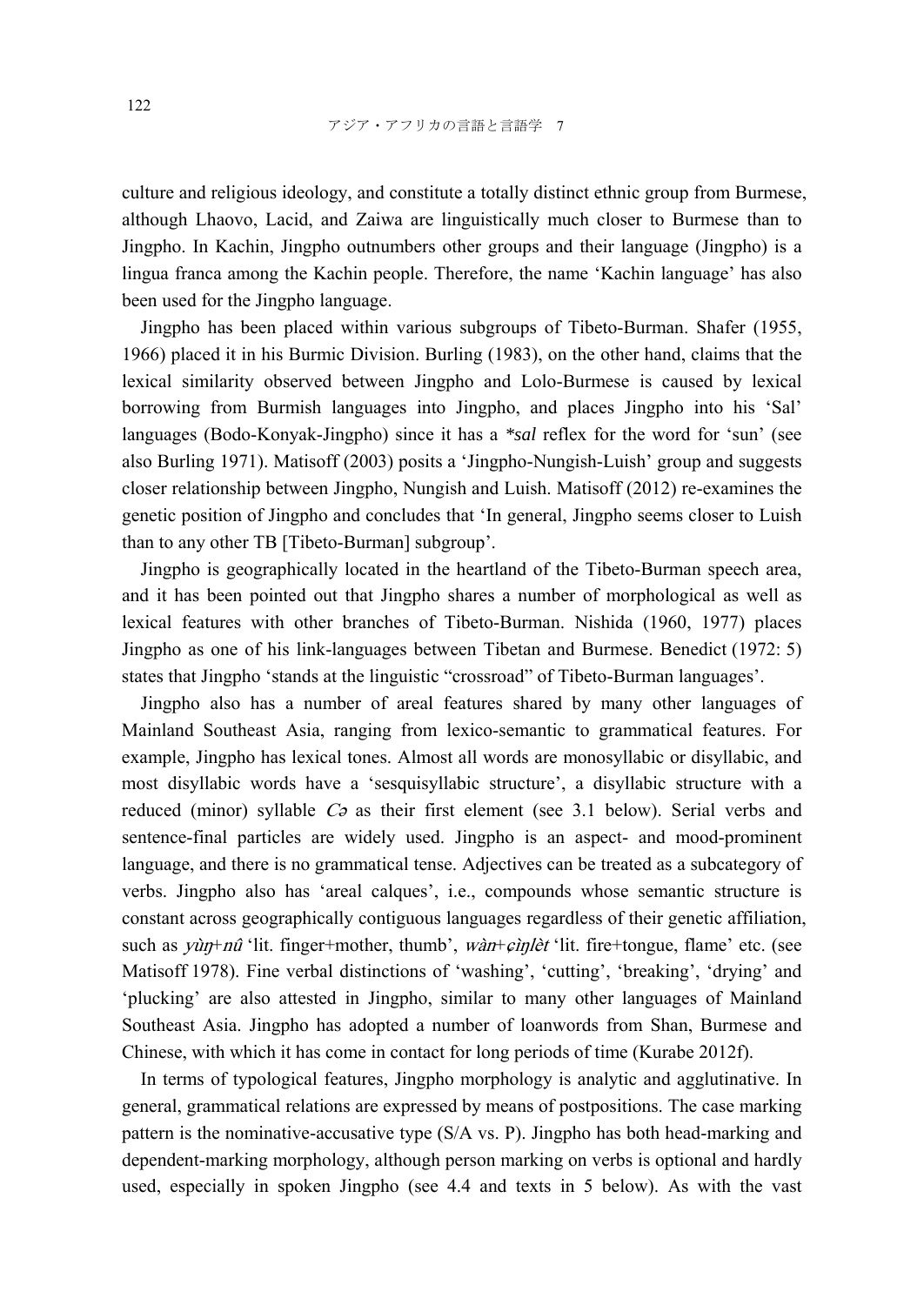majority of Tibeto-Burman languages, the word order is verb-final and verbs must be placed at the end of the clause (for more details, see Kurabe 2011a, 2012a, 2012d).

# 2. Phonology

# 2.1. Tones

Jingpho has four syllabic tones on sonorant-final syllables, High-level /má/ [55], Mid-level /ma/ [33], Low-falling /mà/ [31], and High-falling /mâ/ [51] (e.g.,  $y\acute{o}$  'to plan', yo 'to float', yò 'to be worn out', yô 'SFP'), and two on stop-final syllables, High and Low (e.g., ɡát 'market' and ɡàt 'to run'). The high-falling tone is secondary and only attested in some specific words, such as kinship terms, as in  $n\hat{u}$  'mother', sentence-final particles (SFP), as in tâ 'Q', or interjections, as in  $g\hat{a}y$  'Come on!'. It is also attested in some surface syllables derived by prefixation from the underlying low-falling tone, as in [ $2$ əlôy] 'easily', from  $2\sigma$ -'ADVERBALIZING' prefix plus  $\log$ ' to be easy'.

# 2.2. Segmental phonemes

Jingpho has 23 consonant phonemes, as listed in Table 1 below:

|           | Table 1 Consonant phonemes in Jingpho |                   |           |         |           |                       |  |  |
|-----------|---------------------------------------|-------------------|-----------|---------|-----------|-----------------------|--|--|
|           | Labial                                | Dental            | Retroflex | Palatal | Velar     | Glottal               |  |  |
| Stop      | p                                     | t                 |           | c[tc]   | k         | $\boldsymbol{\Omega}$ |  |  |
|           | $ph[p^h]$                             | $\th[t^h]$        |           |         | $kh[k^h]$ |                       |  |  |
|           | b                                     | d                 |           | j[dz]   | g         |                       |  |  |
| Fricative |                                       | $ts[s\text{-}ts]$ |           | Ç       |           |                       |  |  |
|           |                                       | $s[s^h]$          |           |         |           |                       |  |  |
|           |                                       | Z                 |           |         |           |                       |  |  |
| Nasal     | m                                     | $\mathbf n$       |           |         | ŋ         |                       |  |  |
| Lateral   |                                       |                   | r         |         |           |                       |  |  |
| Glide     | W                                     |                   |           | у       |           |                       |  |  |

# **Table 1 Consonant phonemes in Jingpho**

The following are examples of minimal or near-minimal pairs:

| pà  | 'to be flat' | tsa | 'hundred'       | çà  | 'only'         |
|-----|--------------|-----|-----------------|-----|----------------|
| phà | 'to be thin' | sà  | 'to send'       | ya  | 'to give'      |
| bà  | 'brother'    | za  | 'to be damaged' | kà  | 'to dance'     |
| mà  | 'child'      | nà  | 'to hear'       | khá | 'to be bitter' |
| wà  | 'to return'  | là  | 'to wait'       | gà  | 'language'     |
| ta  | 'month'      | rà  | to need'        | ŋà  | 'to live'      |
| thá | 'to scold'   | cà  | 'to paint'      | ?à  | 'blessing'     |
| dá  | to put'      | jà  | 'gold'          |     |                |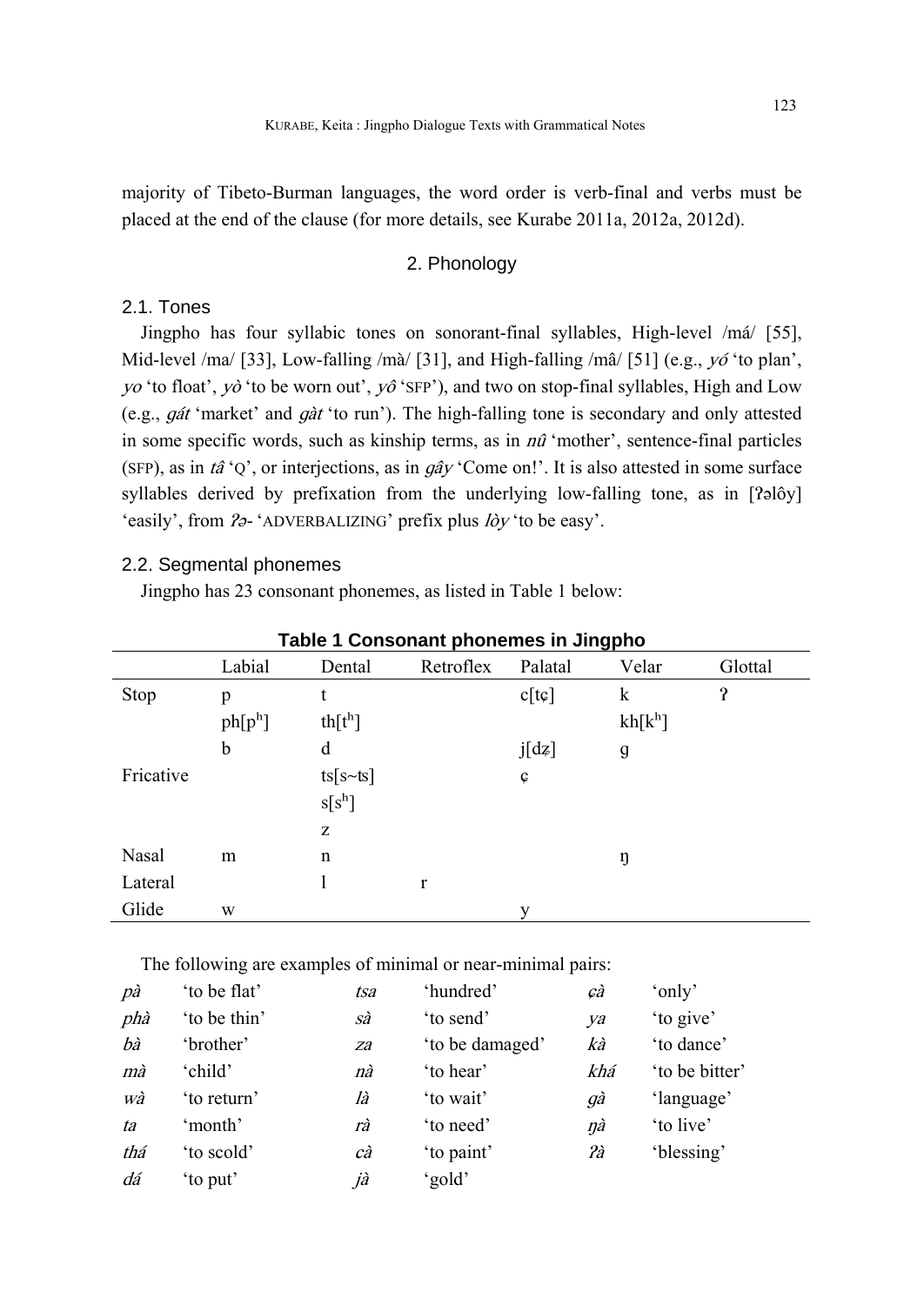There are six vowel phonemes: /i, e, a, o, u,  $\partial$  / (e.g.,  $d\hat{i}$ ? 'to cut',  $d\hat{e}$ ? 'ALL',  $d\hat{a}$ ? 'weaving',  $d\partial^2$  'to break',  $d\partial^2$  'neck'). The vowel /ə/ is secondary in nature and does not bear any tone. Moreover, it never occurs in closed syllables or in word-final position (see 3.1 below). Thus, toneless syllables are not possible words in Jingpho. They can only appear when followed by other syllables with 'full' vowels, /i, e, a, o, u/. Although there are many restrictions on its appearance,  $\sqrt{2}$  should be given phonemic status since its occurrence is not predictable. There is no diphthong in Jingpho. [ui], [oi], [ai] and [au] are phonologically interpreted as sequences of vowel plus glide (i.e.,  $\langle \frac{uv}{,} \langle \frac{cv}{,} \rangle$  and  $\langle \frac{aw}{,} \rangle$ respectively) since they never occur in closed syllables (see 2.3).

#### 2.3. Syllable structure

The basic syllable structure of Jingpho allows up to two prenuclear consonants and one postnuclear consonant, so that the maximal syllable is CCVC. The complex onset may consist of a stop (labial, velar) or nasal plus  $\pi/$  or  $\pi/$  (e.g., *pru* 'to go out', *kvú* 'favour',  $my\acute{u}$  'race'), thus we can generalize that sonority must increase in the onset. There are nine consonants which occur as the coda: /p, t, k, ?, m, n, n, w, y/ (e.g., *jàp* 'to be hot', *jàt* 'to add', *jàk* 'machine', *jà*?'to be hard', mam 'paddy', man 'face', man 'corpse', maw 'to be surprised', may 'to be okay'). Jingpho has a syllabic nasal which assimilates in place of articulation with the onset of the following syllable, as in  $\hat{n}b\hat{a}$  [m̀bá] 'cloth',  $\hat{n}s\hat{e}n$ [nsén] 'voice', and *ngùp* [n͡ɡùp] 'mouth'. The syllabic nasal never occurs word-finally.

### 3. Morphology

#### 3.1. Word structure

Almost all simplex words in Jingpho are monosyllabic or disyllabic, and words longer than disyllabic are quite rare. According to my survey (Kurabe 2012a), the most frequent word structure of the verb in the basic vocabulary is monosyllabic. The most frequent word structure of the noun in the basic vocabulary, on the other hand, is disyllabic.

Most disyllabic words in Jingpho are sesquisyllabic words-disyllabic words with a reduced (minor) syllable C*ə* as their first element (Matisoff 1973), such as *məran* 'rain', ɕəta 'moon', ɡəlo 'to do', <sup>l</sup>əɡ<sup>ú</sup>'to steal' etc. The form of the minor syllable and the morphological positions in which it occurs are highly restricted. This can be summarized as follows: 1) it does not bear tones; 2) it is always an open syllable ( $*gan$ ; 3) it does not have a consonant cluster as its onset (\*grə); 4) it never occurs word-finally (\*gə#). The frequency of consonant phonemes which occur as the onset of the minor syllable is also asymmetric. I have surveyed all 3,024 sesquisyllabic words, except dialectal forms, listed in Hanson's dictionary (1906) in an attempt to determine the relative frequency of consonant phonemes which occur in the minor syllable. The result is presented in the following table (The \* in the list shows that no forms are attested):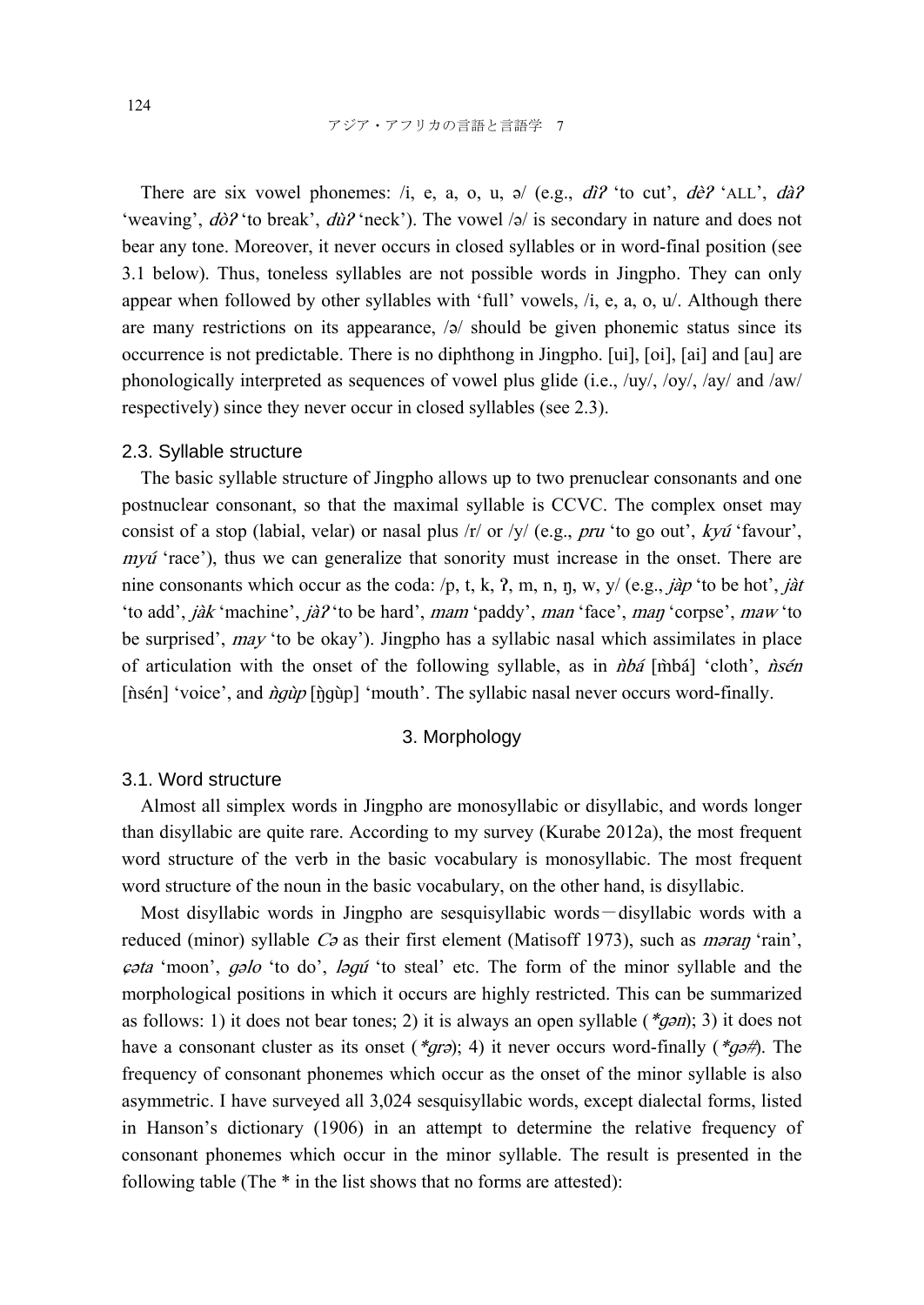|           | <b>TADIC 2 LICGACITY OF ORGE CONSOMATES IN THE MINUTE SYNCOL</b> |                            |           |                |      |           |        |              |        |        |     |      |
|-----------|------------------------------------------------------------------|----------------------------|-----------|----------------|------|-----------|--------|--------------|--------|--------|-----|------|
|           | pə                                                               |                            | phə bə    | tə i           |      | the de co |        | $c_{\Theta}$ | jə     | kə     | khə | qə   |
| token 53  |                                                                  | 24                         | 17        | $\overline{4}$ | 8    | 55        | 95     | 383          | 97     | 23     | 85  | 588  |
| $\%$      | 1.8                                                              | 0.8                        | $0.6$ 0.1 |                | 0.3  | 1.8       | 3.1    | 12.7 3.2     |        | 0.8    | 2.8 | 19.4 |
|           | P <sub>3</sub>                                                   | tsə                        | sə        | zə             | mə   | nə        | nə     | lə           | rə     | wə     | yə  |      |
| token 534 |                                                                  | 13                         | 124       | $\ast$         | 511  | $\ast$    | $\ast$ | 408          | $\ast$ | $\ast$ |     |      |
| $\%$      |                                                                  | $17.7 \quad 0.4 \quad 4.1$ |           |                | 16.9 |           |        | 13.5         |        |        | 0.1 |      |

**Table 2 Frequency of onset consonants in the minor syllable** 

The fact that there exist systematic gaps in the paradigm of minor syllables might suggest that the syllabic nasal mentioned in 2.3 above is phonologically  $/no/$  or  $/no/$ . This analysis is also consistent with the fact that the syllabic nasal never occurs word-finally, a property which also holds for the minor syllable as we have discussed above.

There are also disyllabic words with a fully stressed first syllable, such as *ginsup* 'to play' and *gumphro* 'silver'. The form of first syllables with fully stressed vowels is also restricted. Such syllables occur repeatedly in a number of disyllabic words, although in many cases, it is hard to tell their exact functions or meanings. For example, there are a number of words with first syllables such as *gum, gin, sum, sin, bun, din,* as in *gumgay* 'old woman', *gùmrà* 'horse', *gùmlót* 'to jump', *gùmphòn* 'to bundle', although these words share no common meaning. The formal characteristics of such syllables are summarized as follows: 1) it does not have a consonant cluster as its onset; 2) its rhyme is almost always *i* or *u* followed by the nasal codas  $m$ ,  $n$  or  $n$ ; 3) the forms of the rhymes are in near complementary distribution, e.g., rhymes such as *in* and *um* are observed in the vast majority of fully stressed first syllables, but rhymes such as im and un seldom or never occur in this position (for more details, see Kurabe 2012a, 2012e).

#### 3.2. Word formation

Jingpho has few productive affixes, though there are various kinds of 'fossilized affixes' which are not productively used anymore. All productive affixes are prefixes and most of them take the form of a minor syllable, like  $2\sigma$ -'DIMINUTIVE',  $\varphi$ -'CAUSATIVE', and ma-'NOMINALIZER'. In general, prefixes can only be added to monosyllabic bases, as illustrated by the following examples:  $q\partial y - \partial z - q\partial y' \partial \phi = \partial \phi g y'$ , but  $q\partial \phi = *2\partial \phi$ <sup>ɡ</sup>ùmrà 'horse – small horse'; pyo – ɕə-pyo 'be pleased – amuse', but ɡəbu *– \**ɕə-ɡəbu 'be  $g$ lad – amuse'.  $m\sigma$ - is a nominalizing prefix which derives nouns from reduplicated verbs,  $V_1+m\partial -V_1 > N$  'everything that one  $V_1$ ', which also can only be added to monosyllabic bases, as in lù-mə-lù 'everything that you get', but not *\**ɡəlo-m<sup>ə</sup>-ɡəlo 'everything that you do'. This constraint indicates that Jingpho words, except compounds, basically cannot be longer than disyllabic. This observation is consistent with the fact that Jingpho has few simplex words longer than disyllabic, as was discussed in section 3.1 above.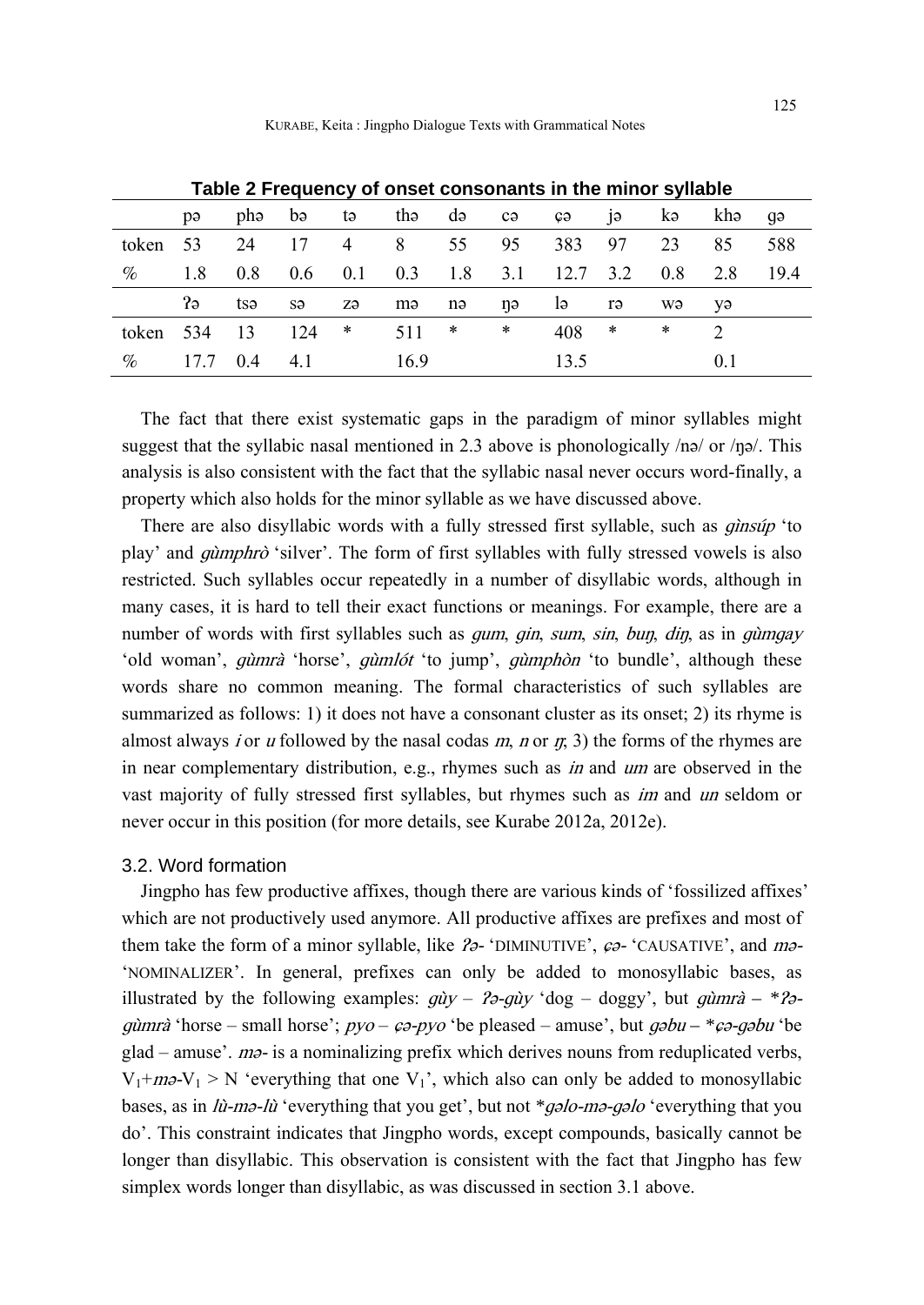Compounding is the main morphological process of word-formation in Jingpho. Only the major word classes of nouns and verbs are productively involved in compounding. Jingpho has both right-headed compounds, such as  $c\hat{a}\eta + g\hat{a}m\theta h\hat{b}$  (lit. enter+money) 'wages' and left-headed compounds, such as jùm*+*dùy (lit. salt+sweet) 'sugar', though the noun-noun compound, which is most productively created in this language, is always right-headed, except co-compounds (see below). That is, a noun-noun compound jòŋ*+*mà (lit. school+child) means 'student', but not 'children school'. The minor syllable of the root may drop when the created compound is phonologically longer than disyllabic, as shown in the following examples: *pəlon+ lətá?* (lit. clothes+hand) > lòntá? 'sleeve', nday *+*<sup>š</sup>əniŋ (lit. this+year) > dàyni<sup>ŋ</sup> 'this year', ǹlùŋ*+*se<sup>ŋ</sup> (lit. stone+pure) > lùŋse<sup>ŋ</sup> 'jade'.

Jingpho also has a number of co-compounds, a type of compound consisting of two members which express semantically associated concepts, such as  $n\hat{u} + w\hat{a}$  (lit. mother+ father) 'parents', ləgo+lətá? (lit. foot+hand) 'hands and feet', jan+shəta (lit. sun+moon) 'sun and moon', tsá?+cərû (lit. rice wine+liquor) 'liquor', pru+ $c\partial$ n (lit. go out+go in) 'to go in and out',  $d\hat{u}t + m\hat{v}$  (lit. sell+buy) 'to buy and sell'. The remarkable properties of Jingpho co-compounds are as follows. First, the paired members are not only from major word classes, such as nouns and verbs, but also auxiliaries, which belong to the minor word class, as in  $yu+ga$  (lit. EXP+EXP) 'EXP',  $to+\eta\dot{a}$  (lit. CONT+CONT) 'CONT' (see [19] A1 in section 5). Second, the order of members in co-compounds is determined by some rules. Phonology plays an important role. Kurabe (2011b, 2011c) proposes three rules: Highest vowel first rule (Rule1); Shorter first rule (Rule2); Native word first rule (Rule3).

There are also compounds with suffix-like constituents, such as  $c\acute{a} + p\acute{b}a$  (lit. eat+what) 'food' and ɡìnsúp*+*pha (lit. play+what) 'toy' (see also [10] B2 and [16] A3 in the following texts in section 5). In these compounds, the word *pha* 'what' lost its original meaning and has developed into a suffix-like morpheme with nominalizing function. This kind of grammaticalized affix-like morpheme with corresponding lexical forms is sometimes called an 'affixoid' (Booij 2007). Another example of an affixoid in Jingpho is ya 'to give' with the meaning of 'addict', as in <sup>k</sup>əni 'opium'*+*ya 'opium addict', c<sup>ə</sup>rû 'alcohol'*+*ya 'alcohol addict', and even *game+*ya 'game addict'.

Jingpho also has the morphological process of conversion. It is more common to create verbs from nouns than vice versa, and the resulting verbs often express a wide range of meanings. For example, the verb *khu* derived from the noun *khu* 'hole' means 'to make a hole', however tsi derived from the noun tsi 'medicine' does not mean 'to make medicine', but means 'to cure'. Note also that the created verbs are either transitive or intransitive, as in *latá?* 'hand; to choose',  $c\acute{u}$ ? 'breasts; to suck',  $m\gamma t$ ' 'mind; to think', di 'egg; to lay eggs',  $g\hat{a}$ 'word, language; to speak', tsíp 'nest; to nest', rì 'thread; to spin', jú 'thorn; to stick', *cen* 'half; to halve', *dìnla* 'old man; to get old (male)', *gùmgay* 'old woman; to get old (female)', khaw 'brother-in-law; to be intimate', *dùmsa* 'nat-priest; to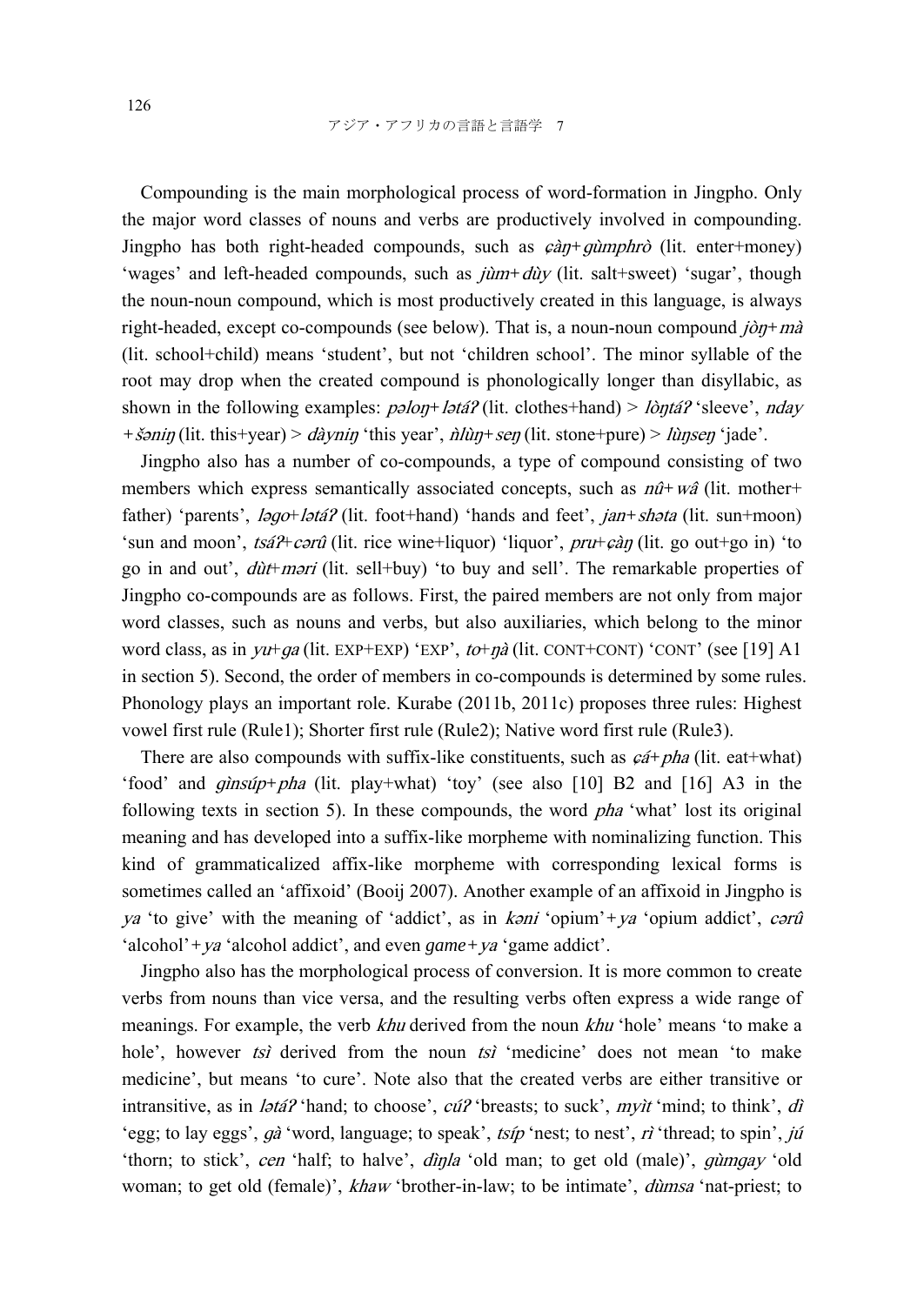officiate', jàywà 'a professional story-teller; to narrate', nìnbo 'leader; to lead', thìnbù 'neighbor; to be neighbor' and mənà 'fool; to go mad'.

### 4. Syntax

#### 4.1. Word order

Jingpho has a strict verb-final word order, and verbs, or more precisely predicates (verbal complexes and predicate nominals), must be put at the end of the clause. The order of noun phrases in a clause is relatively free, though the subject precedes the object in unmarked contexts. The order of the head and its modifier is somewhat complex. That is, genitives, relative clauses and adverbial clauses precede the heads, while numerals and classifiers follow the heads. Moreover, demonstratives and some adjectival verbs may occur in both pre- and post-head positions. Some auxiliary-like verbs can also be placed in both pre- and post-head positions (see 4.2 and 4.4 below for more details).

### 4.2. Noun phrases

The maximum structure of a noun phrase in Jingpho can be represented as in Figure 1:

### **REL-DEM-GEN-NOUN-ADJ-DEM-PL-[CLF-NUM]-NOMINAL PARTICLE**

### **Figure 1 The structure of a noun phrase**

#### 4.2.1. Demonstratives

There are two proximal demonstratives, *nday* 'this', which is speaker-centered, and *day* 'that', which is addressee-centered. Three distal demonstratives are distinguished, including two that specify place above or below the speaker; *tho* denotes an object on a higher place than the speaker,  $w\acute{o}$  denotes an object on the same level as the speaker, *lé* denotes an object on a lower place than the speaker. Demonstratives normally precede the head nouns, although they can also follow the heads, as in *nday mà* and *mà nday* 'this child' (cf. mà 'child'). Jingpho also has a construction with a demonstrative simultaneously preceding and following the head noun, as in *nday mà nday* 'this child'. Distal demonstratives are typically followed by rà (from  $\varphi$ <sup>+</sup> of 'place'), as in thórà 'that up there', wórà 'over there', and lérà 'that down there'.

#### 4.2.2. Numerals and classifiers

In most cases, numerals directly follow the head nouns they modify, as in mà mosum 'three children' (see also [7] B3 and [11] A4 in section 5), although there is a small group of classifiers which precedes numerals when they occur, as in mà məray məsum 'three children', where the form *maray* is a classifier for human beings. The classifier-numeral phrase can also occur without a head, as məray məsum 'three persons'.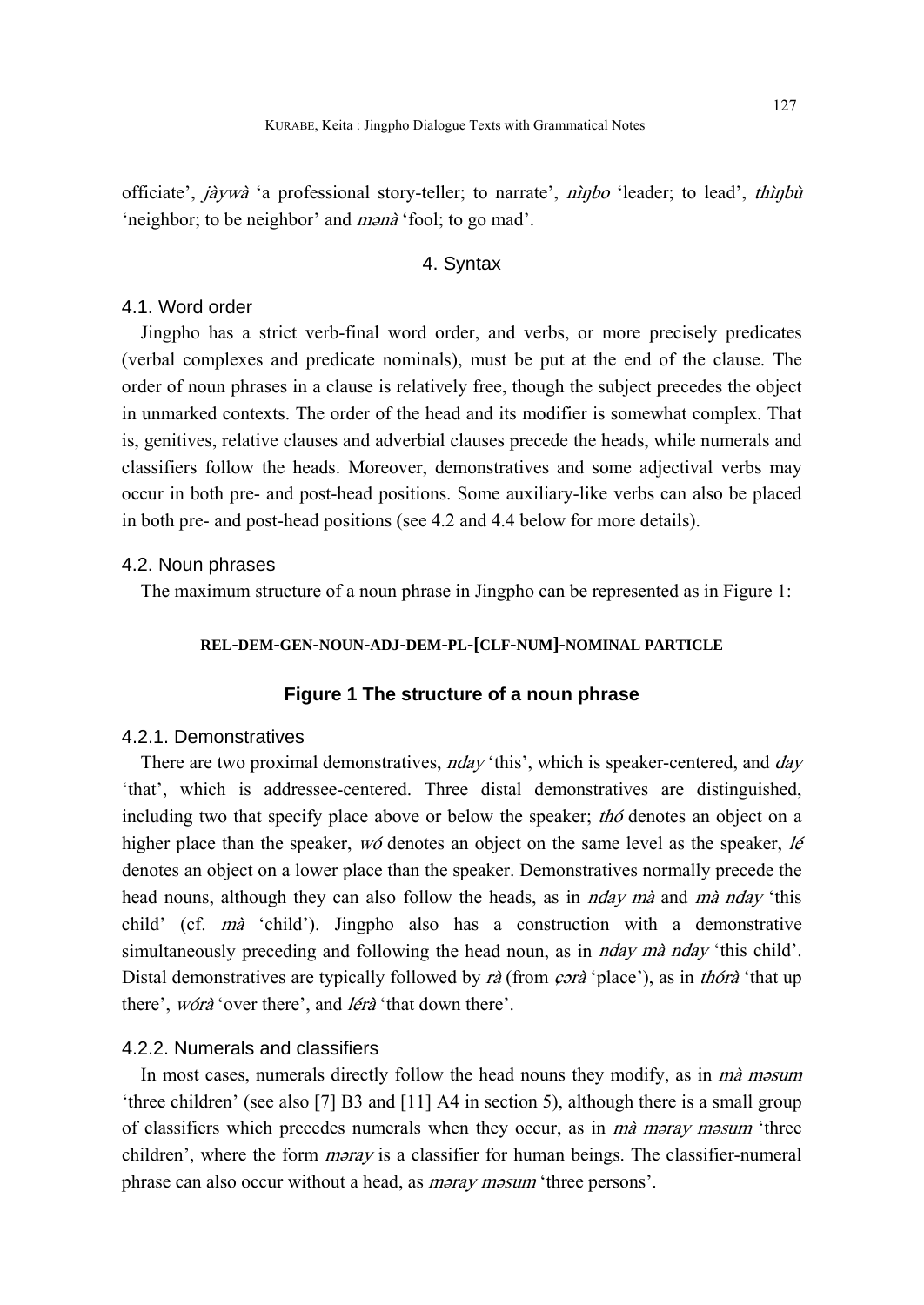### 4.2.3. Adjectival verbs

Jingpho does not have an adjective word class, and adjectival meanings are expressed primarily by verbs. Some of these verbs, especially those which express core semantic types of adjectives (Dixon 1977), or 'DIMENSION', 'AGE', 'VALUE', and 'COLOUR', follow the head noun and modify it syntactically, as in *mulk qabà* (cake-big) 'big cake', mùk  $\hat{n}$ nán (cake-new) 'new cake', mùk qaja (cake-good) 'good cake', and mùk phrò (cake-white) 'white cake'. Other adjective-like verbs cannot follow the head, as in  $*m\ddot{u}$ dùy (cake-sweet) 'sweet cake', \**mùk mu* (cake-delicious) 'delicious cake', and \**mùk jà*? (cake-hard) 'hard cake'. Such verbs can modify the head only by means of the nominalizing/relativizing marker, such as  $-2ay$ , as in  $div-2ay$  must (sweet-NMLZ-cake) 'sweet cake',  $mu$ - $\gamma$ ay mùk (delicious-NMLZ-cake) 'delicious cake', and  $j\frac{\partial}{\partial \gamma}$ - $\gamma$ ay mùk (hard -NMLZ-cake) 'hard cake'.

#### 4.2.4. Plural marker and nominal particles

Plural forms can be formed by adding the plural marker  $= ni$ , as in  $m\hat{a} = ni$  'children' (see also [5] A4, [19] B3, and [20] B3). It is not obligatory, as shown in  $m\hat{a}$  masum (child -three) 'three children'. The plural marker occurs after the head-demonstrative constituent, as in mà nday*=*ni 'these children', and between the head-demonstrative constituent and numerals, as in *mà nday*=ni məsum (child-this-PL-three) 'these three children'.

Noun phrases may be closed by nominal particles, such as *=*dərám (also pronounced *rám*) 'about',  $=\epsilon$ *ogù* 'every' and  $=\rho h r \frac{\partial}{\partial r}$  'each' (see also [7] B2 and [13] A3 in the text).

# 4.2.5. Other nominal modifiers

Genitives are formed by adding the genitive marker  $= n \hat{a}$  (or  $= 2 \hat{a}$ *z*) to possessors, as in *Panû=ná nsén* (mother-GEN-voice) 'mother's voice'. Singular personal pronouns have unique genitive forms, as in  $\eta ay'$  'I' vs.  $ny\acute{e}t'$  'my',  $n\alpha\eta'$  'you' vs.  $n\acute{a}t'$  'your', and  $\acute{\epsilon}t'$  'he/she' vs.  $\varphi \varphi'$  'his/her'. These genitive forms seem to be historically derived from the contraction of singular personal pronouns plus the genitive marker *=*  $\lambda$ *à*?. Dual and plural pronouns do not have unique genitive forms, and the genitive marker must be added to mark possession. Genitives occur before head nouns, as  $nye^{\gamma}$   $2\pi n\hat{i}$  (my-mother) 'my mother'.

Relative clauses can be analyzed as nominalized clauses in Jingpho (see 4.8 below). Nominalized/relative clauses precede the head noun, as in sa-*?ay mà* (go-NMLZ-child) 'child who went' and *dùy-?ay mùk* (sweet-NMLZ-cake) 'sweet cake'.

When the nominal modifiers which precede the head noun co-occur, nominalized/ relative clauses occur in the first slot, followed by demonstratives and genitives in this order, as can be seen in *çàt grày çá-?ay nday nyé? gəçà* (rice-very-eat-NMLZ-this-mychild) 'my child who eat a lot'.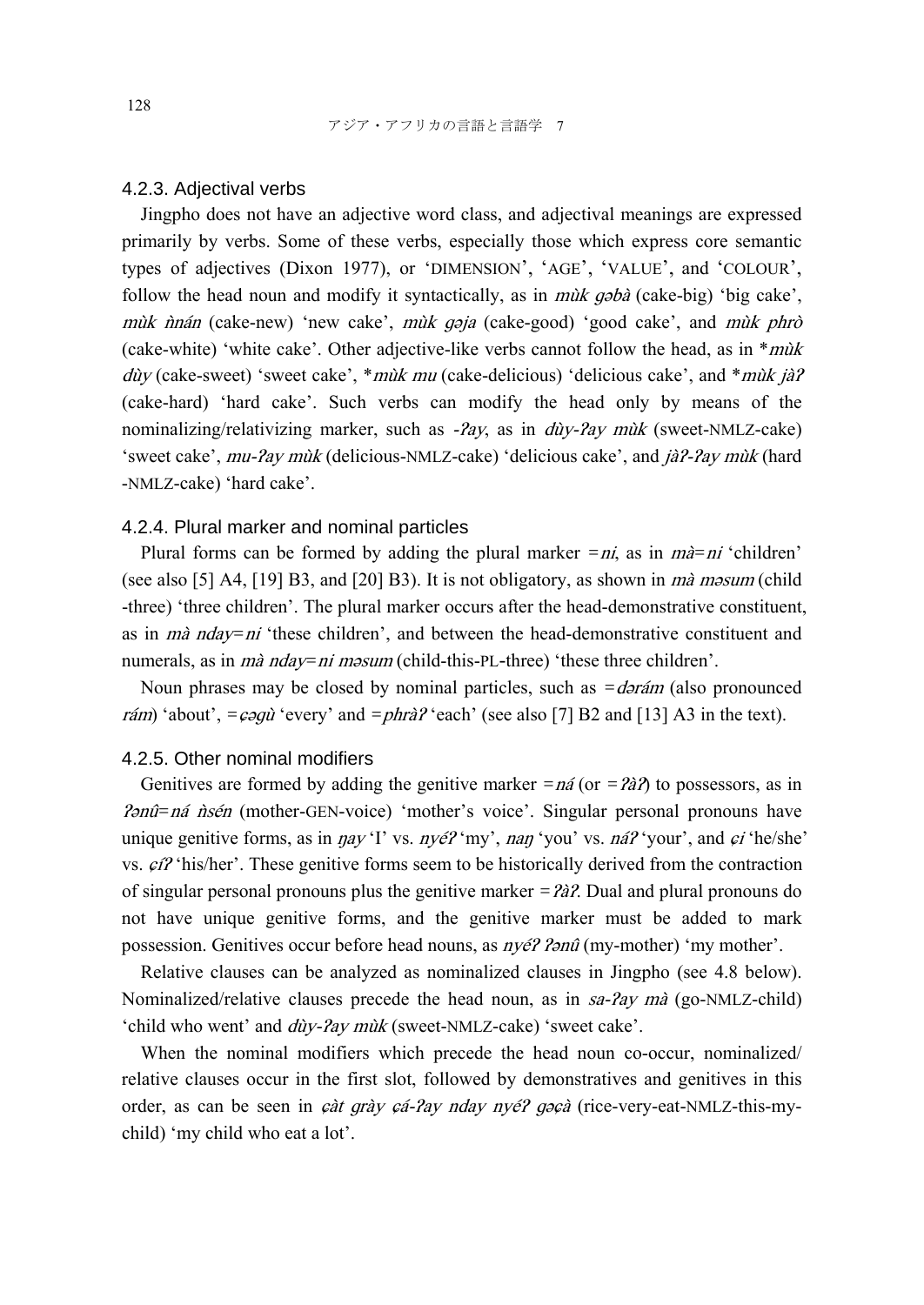#### 4.3. Case markers

In general, Jingpho is a dependent marking language, and grammatical relations are expressed by case markers. The case marking pattern is the nominative-accusative type (S/A vs. P). S and A occur without any overt marker. The case marking of P, on the other hand, is determined by its animacy. That is, P is marked by the accusative marker when it is as high as or higher than A in the animacy hierarchy (see Kurabe to appear). Table 3 below provides a summary of case markers in Jingpho:

| Form     | Gross      | Function                         | Note                              |
|----------|------------|----------------------------------|-----------------------------------|
| $=$ phé? | <b>ACC</b> | P, recipient, path               | see [10] A1, B3, [13] A3          |
| $=k6$ ?  | <b>LOC</b> | location, goal                   | see [4] A3, B3, [6] B1, A3        |
| $=$ thà? | LOC        | location, standard of comparison | from <i>latha?</i> 'upper'        |
| $=$ ?è   | <b>LOC</b> | location                         | literary style                    |
| $=$ dè?  | ALL.       | goal, location                   | see [5] A1, B1, A2, [8] A1        |
| $=$ nná  | ABL        | source                           | $=n\acute{a}$ in the spoken style |
| =dùkhrà  | <b>TER</b> | terminal point                   | $d\hat{u}$ 'arrive'+khrà 'till'   |
| $=$ ?à?  | <b>GEN</b> | possessor                        | more formal than $= n \hat{a}$    |
| =ná      | <b>GEN</b> | possessor                        | see [4] B3, [6] A1, B3            |
| $=$ thè? | <b>COM</b> | comitative, instrument           | see [5] B2, A3, B3, A4            |

**Table 3 Case markers** 

Jingpho also has nouns which function as case markers, such as m<sup>ə</sup>jò 'because', zòn 'like', *mətu* 'for', and *məláy* 'instead'. They are nouns since they can be modified by genitives, such as *cí* $\gamma$  'his', like other nouns, as in *cí* $\gamma$  majò 'because of him', *cí* $\gamma$  *zòn* 'like him', cí? mətu 'for him' (see also [19] B2), and cí? məláy 'instead of him'. These 'case nouns' also form subordinate clauses when modified by nominalized/relative clauses, as in sa=na məjò 'because he will go' (see also [11] B1, [15] A3), sa=na zòn 'like he will go' (see also [11] A4), sa=na mətu 'in order to go' (see also [16] B1, B3, [20] B4), and sa=na  $m$ əláy 'instead of going', where sa means 'to go' and  $= na$  is a clause-nominalizer.

### 4.4. Verbal Complex

A minimum verbal complex, as a rule, consists of a verb plus a TAM marker. The defining property for a verb is its negatability; whether it can be negated by the negative prefix <sup>ń</sup>- or not. The verbal complex can be extended by adding auxiliaries after verbs. The structure of a verbal complex can be represented as in Figure 2 below:

# $\left[\begin{matrix} V_C[V_1+\ldots V_n]\end{matrix}\right]$ -AUX-TAM]

### **Figure 2 The structure of a verbal complex**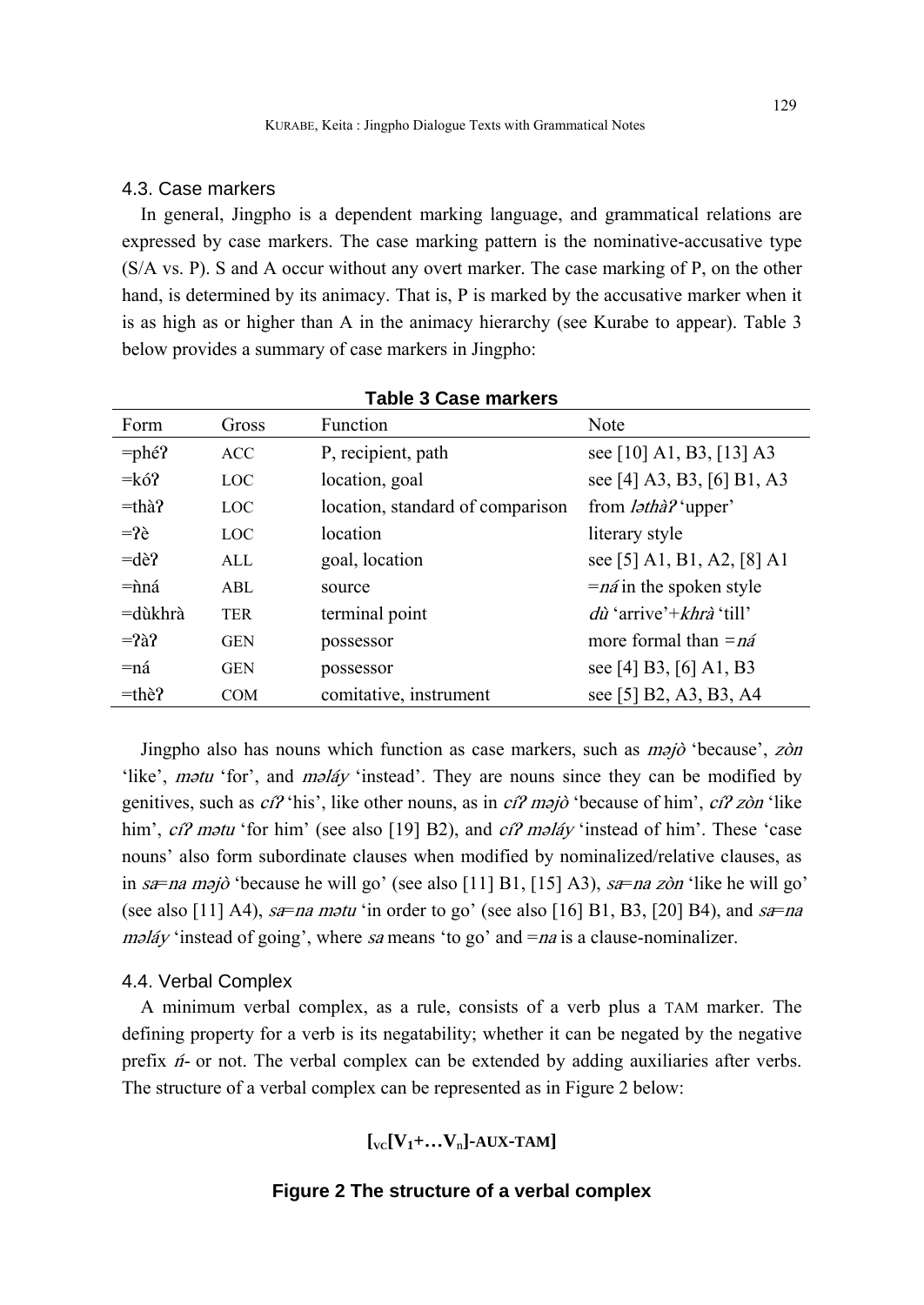### 4.4.1. Serial verbs

The verb slot in a verbal complex may be filled with a sequence of verbs without any overt marker of coordination or subordination. The syntactic and semantic relationship holding between serialized verbs is: 'sequential', as sa  $c\acute{a}$  (go-eat) 'to go and eat (see also [10] B1, B2, [14] A1, [15] B3, [16] A1, [17] A1, [18] A4); 'manner', as *lawan sa* (be.quick-go) 'to go quickly' (see also [10] A1, B3 [15] B3, [16] B3, [18] B4 and [19] B1); 'purpose', as  $\epsilon \acute{a}$  sa (eat-go) 'to go for eating'; 'complementation',  $\epsilon \acute{a}$  rà $\acute{c}$  (eat-like) 'to like eating' (see also [14] N1, B3).

Some types of verbs in serialization behave like auxiliaries, expressing an abstract meaning and semantically modifying the other verb in the serialization. These verbs may occur in both pre- and post-head positions. For example, when the verb  $ce$  'to know' occurs before other verbs, it expresses ability, as in ce  $\epsilon \rho qq$  (know-speak) 'can speak'. It can also occur after the semantic head with the meaning of the habitual aspect, as in *khom* ce (walk-know) 'to walk everyday'. I will call such verbs 'versatile verbs' in this paper. They are verbs, not auxiliaries, since they can be directly negated by the negative prefix  $n_1$ , as in *n-ce*  $\epsilon$  *as a* 'cannot speak' and *khom n-ce* (or *n-khom ce*) 'do not walk everyday'. Examples of ce can be found in [13] A1, B1, A2, B2, A3, B3, A4, [16] A3, B3, A4, [19] B3. Another example of a versatile verb is  $mav$  'to be okay', occurring in the pre-head position in [8] B2, A3, [14] B1, [17] C2, C3, [19] A3, [20] B2 and in the post-head position in [19] A4. The verb  $\hat{u}$  'to get' is also a frequent versatile verb, occurring in the pre-head position in [10] A2, [15] A3 and in the post-head position in [20] B2 (for more details and other examples of the versatiles in Jingpho, see Kurabe 2010, 2012a).

#### 4.4.2. Auxiliaries

Auxiliaries always occur after verbs and denote meanings or functions such as tense, aspect, modality, evidentiality and voice, as in *=*na 'FUTURE' (see [2] A2, B3, [3] A1, B1, [4] B2, [5] A1, B1 and many other examples in the texts),  $=\hat{\epsilon}$  'still' ([4] A2, [16] A3, [17] A1, [20] B1), *=*to 'CONTINUOUS' (derived from to 'to lie down', [4] A2, [8] B2, [12] A2, [19] A1), *=*ya 'BENEFACTIVE' (derived from ya 'to give', [7] B3, [10] A1, B1, [13] A3, [17] A3, A4, C3, [19] A1, B1, B3, [20] B2), *=*məyu 'want to' (derived from məyu 'to hope', [8] A1, B1, [10] B1), *=*rà 'have to' (derived from rà 'to need', [8] B1, A2, B3, A4, [11] B1, [14] A2, [16] B3, [19] A1, B2, A4, [20] B1), *=*yu 'try to' (derived from yu 'to see', [9] A3, [10] B2, [15] A2, B2), *=*màt 'COMPLETIVE' (derived from màt 'to lose', [11] A3, [16] A3, [18] B1, [19] A3, [20] A3), *=*<sup>ɡ</sup><sup>a</sup> 'EXPERIENTIAL' ([12] B3, [13] A2, [17] A1), *=*khàt 'RECIPROCAL' (derived from khàt 'to dispute', [13] A4), *=*dá 'RESULTATIVE' (derived from dá 'to put', [16] A3, [17] B1), *=*ŋ<sup>à</sup> 'CONTINUOUS' (derived from ŋ<sup>à</sup> 'to stay', [19] A1), *=sám* 'seem to' ([19] A3), =conún 'CAUSATIVE' (derived from conún 'to send a person', [19] A4) etc. (for more examples, see Kurabe 2011a).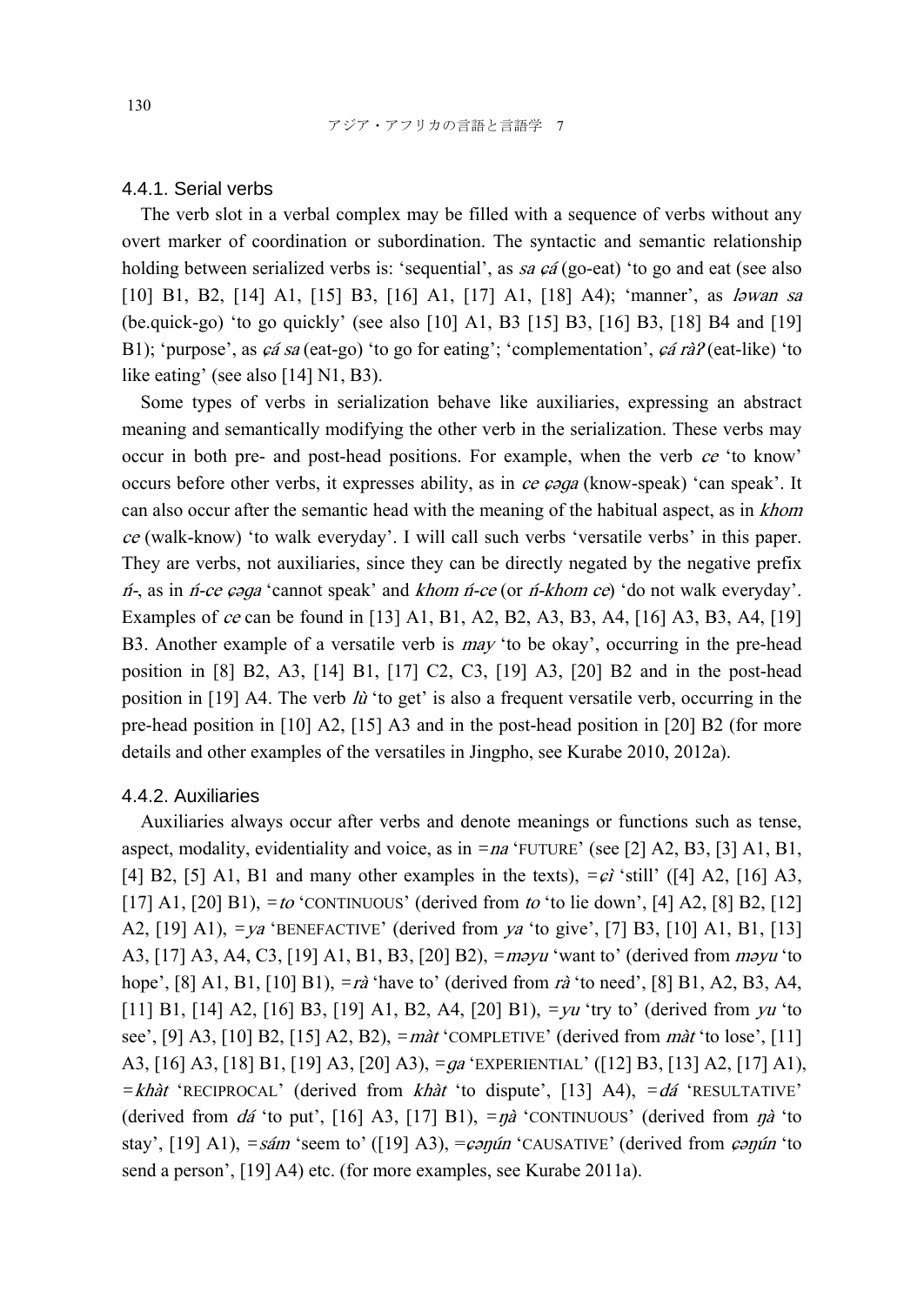### 4.4.3. TAM markers

The TAM slot<sup>2</sup> in the verbal complex is filled by TAM markers according to seven mood types: declarative, imperative, prohibitive, interrogative, hortative, optative, and exclamative. The representative forms are listed in the following table with examples:

| Table 4 TAM markers  |                      |             |                     |  |  |  |
|----------------------|----------------------|-------------|---------------------|--|--|--|
| <b>TAM</b> markers   | Representative forms | Examples    |                     |  |  |  |
| <b>DECLARATIVE</b>   | -?ay                 | sa-?ay      | 'I went.'           |  |  |  |
| <b>IMPERATIVE</b>    | $-2\hat{u}$          | sa-?ù?      | 'Go!                |  |  |  |
| <b>PROHIBITIVE</b>   | $-\varnothing$       | khùm sa     | 'Don't go!'         |  |  |  |
| <b>INTERROGATIVE</b> | -ñnî                 | sa-nnî      | 'Did you go?'       |  |  |  |
| <b>HORTATIVE</b>     | $-q\grave{a}$ ?      | sa-gà?      | 'Let's go!'         |  |  |  |
| <b>OPTATIVE</b>      | $-2\hat{u}$ ?gà?     | pyo-?ù?gà?  | 'May you be happy!' |  |  |  |
| <b>EXCLAMATIVE</b>   | -?à?kha              | qəbà-?à?kha | 'How big it is!'    |  |  |  |
|                      |                      |             |                     |  |  |  |

#### **Table 4 TAM markers**

#### 4.4.3.1. Declarative mood

The TAM slot in the verbal complex of the declarative sentence may be filled by  $-2ay$  or -say according to the aspect<sup>3</sup>. The TAM marker *-say* is a 'change of state aspect marker' expressing a recent change of state or situation, as in  $c\acute{a}$ -say 'I have already eaten' (see also [4] A1, B1, A2, [5] A3, [9] A2, A3, [10] B2, [11] A2, A3, [15] B1, A3, [16] A2, B2, [17] C2, C3, [18] A1, and [19] A3 in the text). The TAM marker - $Pay$ , on the other hand, is unmarked, expressing any situation except the change of state. This marker is the most frequent word in Jingpho, like 'the' in English, and it occurs 257,749 times in a Jingpho corpus of over 3.5 million words which I have compiled using data collected from online news and blog sources. As a comparison, the more marked aspect -say 'change of state' is ranked number eighteen in this corpus, the frequency of which amounts to 34,253 tokens.

### 4.4.3.2. Other moods

 $\overline{a}$ 

An imperative sentence is formed by filling the TAM slot with *- ?u?* 'general command', as in  $sa-\frac{\partial u}{\partial s}$  'Go!' (see also [4] B3, [10] B2, [11] B2, [12] B3, [15] B2, [17] A4, and [18] B4), *-rìt* 'proximal command', as in sa-rìt 'Come here!' (see also [16] A4, [17] A3, and [20] B2), or *-sù*? 'distal command', as in sa-sù? 'Go away!'. A prohibitive sentence is formed by the TAM marker *-*Ø with a prohibitive adverb khùm directly before the verb, as in *khùm sa* 'Don't go!' (see also [10] B3, [12] B4, and [19] B4). The TAM marker  $-q\hat{a}$ ? is used when a hortative sentence is formed, as in  $sa-g\hat{a}^2$  'Let's go!' (see also [8] A3, [14]

<sup>&</sup>lt;sup>2</sup> Although I use the term 'TAM' (tense-aspect-mood) in this paper, Jingho is an aspect- and mood-prominent language, and does not have grammaticalized tense.

<sup>&</sup>lt;sup>3</sup> The person marking on verbs, which is well known as 'pronominalization' in Tibeto-Burman linguistics since it is similar in form to personal pronouns, is not employed at all especially in Spoken Jingpho (see all the examples in section 5 below). It occurs, however, in the written styles, which will not be discussed in this paper.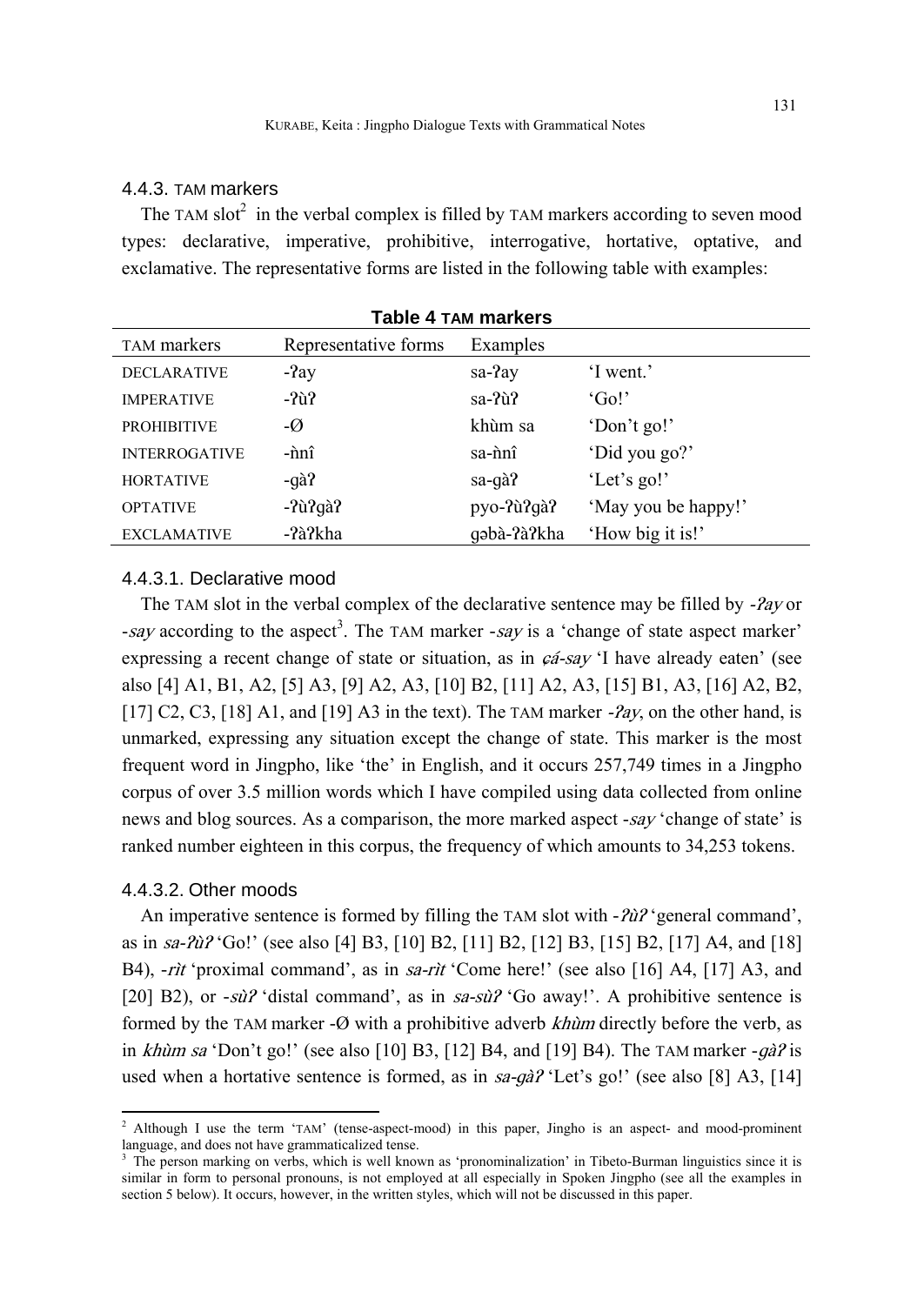A3, and [15] A2, B3). An interrogative sentence also can be formed by TAM markers, though in most cases, questions are expressed by using sentence-final particles especially in colloquial speech, as in  $sa-2ay=2i$  'Did you go?' (see 4.7 below).

#### 4.4.4. Idiosyncrasy of *=na*

At this point, the idiosyncrasy of the auxiliary *=*na 'FUTURE' should be mentioned. As we have seen, though the verbal complex must take some TAM markers as a rule, the verbal complex which takes the auxiliary *=*na 'FUTURE' does not have to take any TAM markers, as in sa*=*na (go= FUT) 'I will go' (see also [2] A2, B2, [3] A1, B1, [4] B2, [5] A1, B1, A2, B2, A3, B3, A4 and many other examples in the text in section 5). Because of this characteristic, one might want to treat *=*na as some kind of TAM marker. However, it is not adequate to do so since TAM markers may occur after  $= na$ , as exemplified by wà=na-say 'I'm leaving' (lit. return- FUT-TAM). I therefore treat it as an auxiliary here.

#### 4.5. Voice

The passive construction is formed by means of serial verbs, putting a verb *khrúm* 'to meet' after the head verb, as in *sàt khrúm* (lit. kill-meet) 'to be killed' (see also [15] A3). *khrúm* is a verb, not an auxiliary, since it can be directly negated by the negative prefix  $n<sup>2</sup>$ in this position, as in *sàt h-khrúm* 'not be killed'. As is the case with the other languages of Mainland Southeast Asia, the passive construction is not frequently used, especially in colloquial speech, and the same meaning is normally expressed by transitive clauses. For example, sentences such as  $2\pi r^2 = q\delta$  maga is sat- $2\pi y$  (lit. mother-TOP-people-PLkill-TAM**)** 'They killed my mother' are much more preferred to corresponding passive sentences like *?ənû sàt khrúm-?ay* (lit. mother-kill-meet-TAM) 'My mother was killed'. The passive construction occurs only once in a Jingpho colloquial corpus of over 320 thousand words which I have compiled using data collected from emails and chats sent to me from my Jingpho friends, although the form *khrúm* 'to meet' occurs 491 times in this corpus.

The causative constructions, on the other hand, are used frequently in Jingpho. Causatives are formed in one of two ways: by adding the causative prefix  $\varphi$ - to the verbal base, which expresses direct causation, or with the auxiliary  $=\epsilon \epsilon \frac{\partial \eta}{\partial n}$  following the verb, which expresses indirect causation. The causative prefix  $\varphi$ - has two allomorphs,  $\varphi$ - and jə-, which are in complementary distribution, with jə- occurring before  $\zeta$ , s/ or aspirated consonants and  $\varphi$ - in the other environments. Therefore the causative form of  $\varphi$ it 'to mistake' is  $j\partial$ - $\epsilon \hat{u}t$ ' to cause someone mistake', and  $*\epsilon \partial$ - $\epsilon \hat{u}t$  is ill-formed. Other examples include: sù 'be awake' > jə-sù 'awake' (\* $\epsilon \rightarrow$  'es $\epsilon$ n), phrí $\eta$  'be full' > jə-phrí $\eta$  'fill' (\* $\epsilon \varphi$ -phrín), pyo 'be pleased' >  $\varphi$ -pyo 'amuse' (\* $j \varphi$ -pyo), tsòm 'be beautiful' >  $\varphi$ -tsòm 'adorn' (\*jə-tsòm), nà 'hear' >  $\varphi$ -nà 'inform' (\*jə-nà), yúp 'sleep' >  $\varphi$ -yúp 'lay someone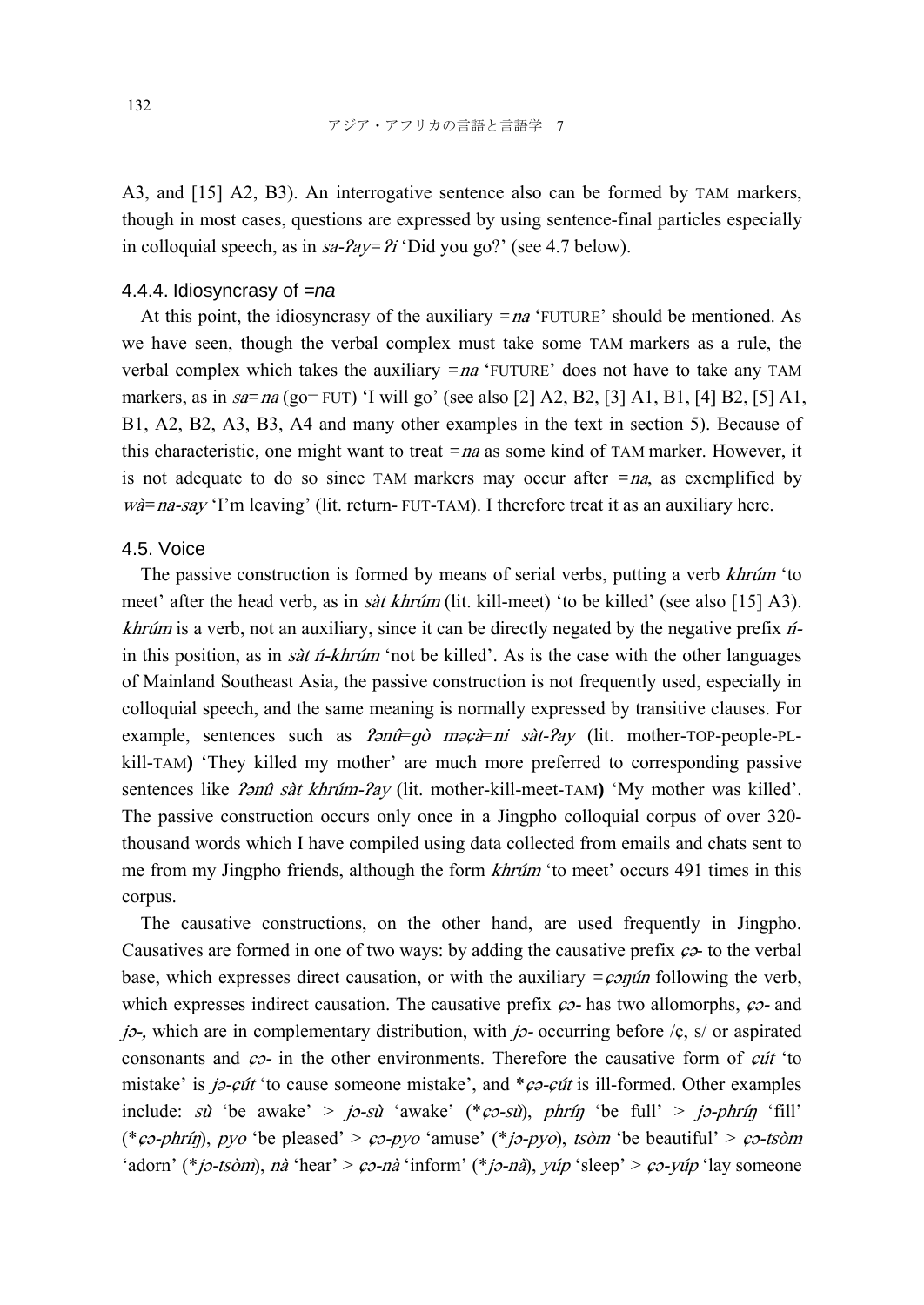down on a bed' (\*jə-yúp),  $\lim_{h \to 0}$  'be filling up' >  $\lim_{h \to 0}$  'flood' (\*jə- $\lim_{h \to 0}$  (see also [17] A3, C2, C3 and [19] A3). The causative construction is also formed by adding the auxiliary *=*ɕəŋún after verbs, as in sa*=*ɕəŋún 'make someone go', Ɂədùp*=*ɕəŋún 'make someone beat something' (see also [19] A4).

#### 4.6. Copula clauses

Jingpho has two types of copulas:  $r\hat{e}$  and  $r\hat{a}y$ . The former is special in that it cannot take any auxiliaries or TAM markers, as in *jònmà rê* '(He) is a student' (see also [1] B1, B2 and other examples in the text). Therefore, the verbal complex which takes  $r\hat{e}$  as its head always consists of only  $r\hat{e}$ . On the other hand, the copula verb  $r\hat{a}y$  always takes TAM markers and optionally auxiliaries, as in *jònmà ráy-say* '(He) has already become a student' and jònmà ráy=sám- $2ay$  (He) seems to be a student' (see also [16] B2).

Copulas in Jingpho are verbs since they can be directly negated by adding the negative prefix, as in *jònmà n-rê* '(He) is not a student'. Adverbs such as  $n\delta$ ? 'still' always occur directly before the copula verb, not before the noun phrase preceding the copula verb (or Copula Complement), as in jònmà nó? rê '(He) is still a student' (cf. \* nó? jònmà rê).

#### 4.7. Sentence-final particles

Jingpho has a number of sentence-final particles. Many sentence-final particles expressing a modal meaning phonologically consist of high sonority onsets plus vowels, as  $y\hat{o}$ , lè, lo (see [4] B2, [9] B1, [9] B3 respectively). Yes-no questions are also formed by adding sentence-final particles such as  $=$   $\frac{2}{i}$  (general) or  $=$   $k$ *un* (wondering if or not) at the end of the sentence, as in  $m\ddot{\hat{i}}$  and  $m\ddot{\hat{j}}$  and  $m\ddot{\hat{j}}$  is he a child?' (see also [1] A1, [20] A3 respectively). Content questions, on the other hand, are expressed with sentence-final particles such as *=*ráy (general, from COPULA), *=*mà (informal), or just question words without any sentence-final particles, as in  $pha=rráy$ ,  $pha=ma$ , and  $pha$  'What?' (see also [1] A2, [4] A3, [20] A2 respectively).

# 4.8. Nominalization and relativization of clauses

Both the nominalized clause and relative clause are formed by adding  $-2ay$  'general', -say 'change of state', or *=na* 'FUTURE' to the verb, as in *gsbà-?ay* 'big one' and *gsbà-?ay* mà 'big child' (see also [9] A1, B1, B2, [10] A1, B1, [12] B2, B3, [14] A3, [16] A2, B4, [17] A1, [18] A2, B4, [19] A1, A4, and [20] B4 in the following texts). Relativization in Jingpho can be treated as one of the functions that a nominalized clause has. The relative clause-head noun constituent can be analyzed as a simple juxtaposition of a nominalized clause and a head noun. This kind of syncretism between nominalization and relativization is found in a number of Tibeto-Burman languages (Matisoff 1972).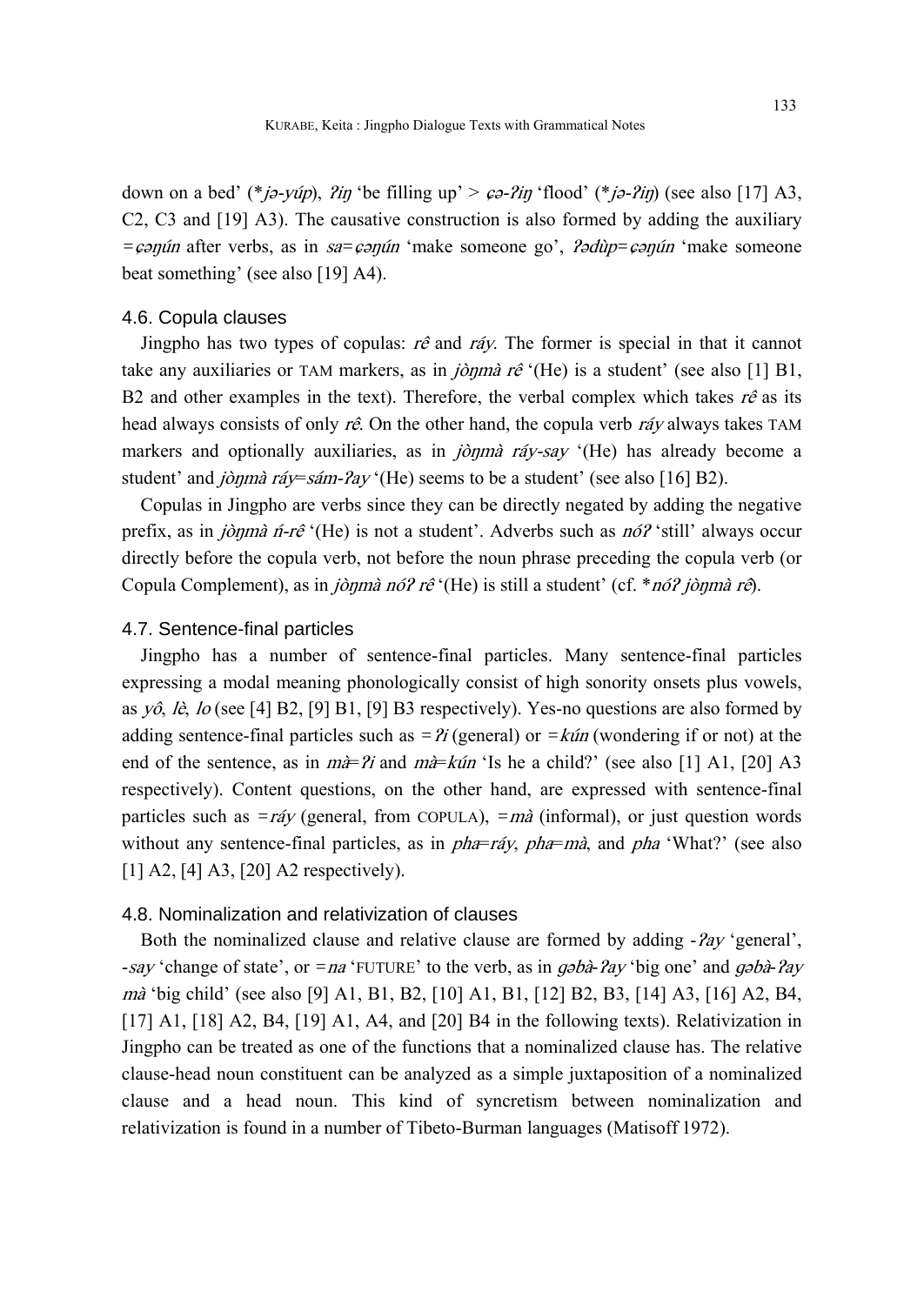### 4.9. Adverbial clauses

Adverbial clauses are formed by adding subordinators to verbs, as in sa*=*yà<sup>ŋ</sup> 'if you go, when you go',  $sa=\hat{n}n\hat{a}$  (also pronounced  $n\hat{a}$ ) 'go and, because you go',  $sa=\hat{t}n\hat{n}$  'however you go', sa*=*khrà 'until you go' (see also [8] A2, [10] B1, [11] A3 and [20] B2 respectively). Adverbial clauses are also formed by case nouns such as *majo* 'because', zòn 'like', mətu 'for', and məláy 'instead', as discussed in section 4.3.

#### 5. Text

This section provides dialogue texts in Jingpho comprised of 20 dialogue situations. These texts are translations of Kato's primer of colloquial Burmese (1998), though some lexemes such as person names, place names and cultural terms are slightly modified simply because Jingpho does not have words corresponding to these concepts. Though it is not natural speech, using translation texts has several advantages. First, they include a large range of important grammatical forms since the primer is systematically organized. Second, it does not include repetitions, fillers, afterthoughts etc., so it is easier to see the basic grammar of this language. Third, it can be used for the contrastive study of Jingpho and Burmese. All of the texts below are translated by Ms. Lu Awng (1980s-), a native speaker of the Standard dialect of Jingpho.

[1] It is a coconut.

- A1:  $nday$  lə $qu+si=?i$ . this banana+fruit=Q 'Is this a banana?'
- B1: *n*-rê. day=gò ləmun+sì rê. NEG-COP it=TOP mango+fruit COP 'No. It is a mango.'
- A2: nday=ɡò pha=ráy. this=TOP what=Q 'What is this?'
- B2: day=qò mə?ûn+sì rê. it=TOP coconut+fruit COP 'It is a coconut.'

#### [2] I'm fine.

A1: ?əpàn kham+gəja-?ay=?i. PSN healthy+good-TAM=Q 'How are you, Ah Pan?'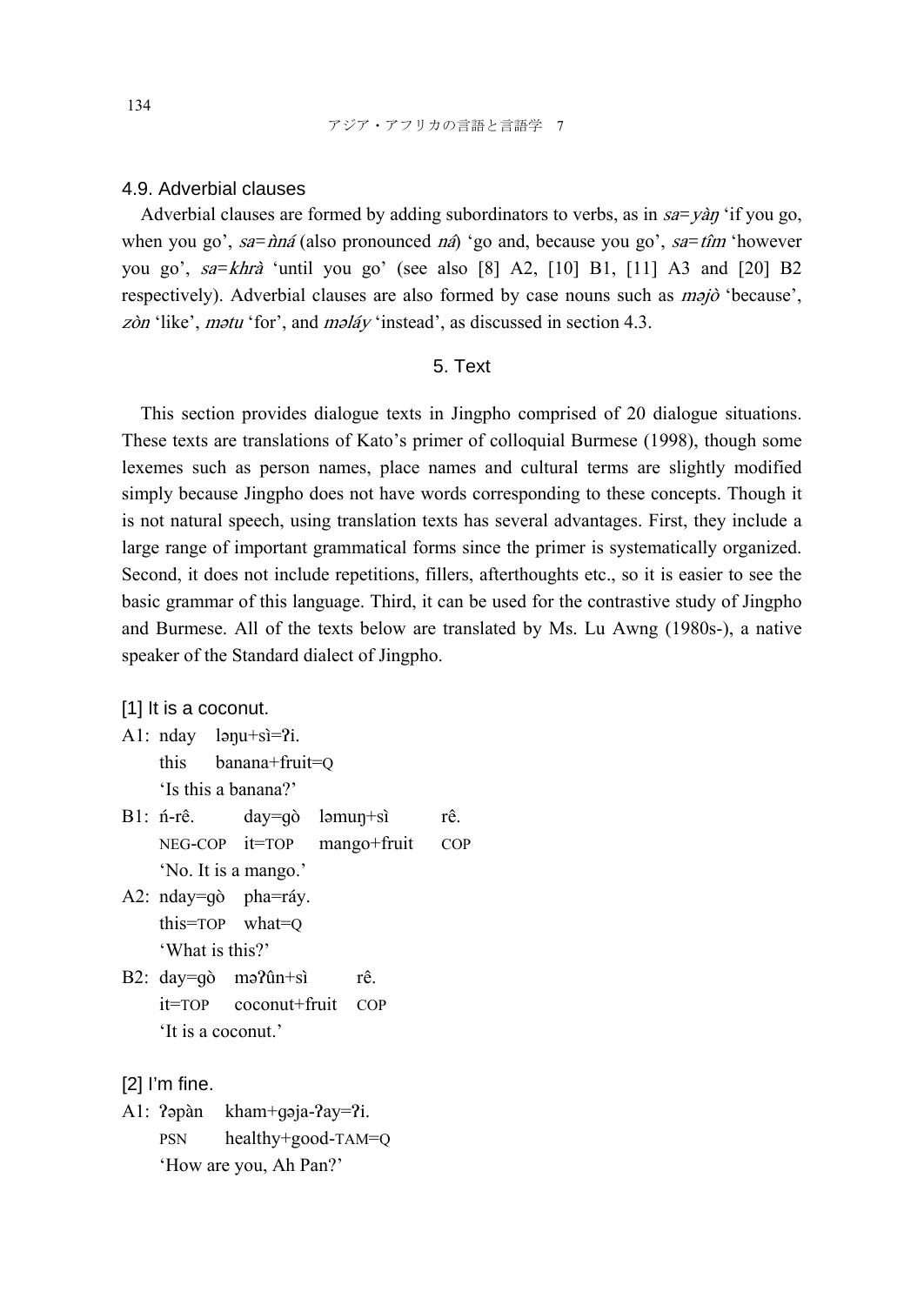- B1: gəja-?ay. ?əsén=gò=tó. good-TAM PSN=TOP=and.you? 'I'm fine. How about you, Ah Seng?'
- A2: gəja-?ay. nay yá? gát sa=na. khán=na=?i. good-TAM 1SG now market go=FUT follow=FUT=Q 'I'm fine. I'm going to the market now. Will you follow me?'
- B2: m̀, khán=na. nav=má vá? gát sa=na=nú rê. yes follow=FUT 1SG=also now market go=FUT=QUOT COP 'Yes, I will follow you. I'm going to the market now, too.'

### [3] I don't like pork curry.

- A1: Pasén pha cá=na=ráy. PSN what eat=FUT=Q 'What will you eat, Ah Seng?'
- B1: nay wà?+ $\epsilon$ àn+ $\epsilon$ àtmáy  $\epsilon$ á=na. ?əpàn=má wà?+ $\epsilon$ àn  $\epsilon$ á=na=?i. 1SG pig+meat+food eat=FUT PSN=also pig+meat eat=FUT=Q 'I will eat pork curry. Will you also eat pork curry, Ah Pan?'
- A2: ń-cá-?ay. nay wà?+càn+càtmáy ń-rà?-?ay. NEG-eat-TAM 1SG pig+meat+food NEG-like-TAM 'I won't. I don't like pork curry.'
- B2: pha càtmáy rà?-?ay=ráy. what food like-TAM=O 'What curry do you like?'
- A3: ?ù+càn+càtmáy rà?-?ay. bird+meat+food like-TAM 'I like chicken curry.'

### [4] Have you eaten yet?

- A1: càt cá=nút-say=?i. food eat=finish-TAM=Q 'Have you eaten yet?'
- B1:  $\varphi$ á=nút-say. nan=gò=tó. eat=finish-TAM 2SG=TOP=and.you? 'Yes, I have. How about you?'
- A2: *n*-ca = ci ? ay. <br>nay kó?si = to-say. NEG-eat=still-TAM 1SG hungry=CONT-TAM 'Not yet. I'm hungry.'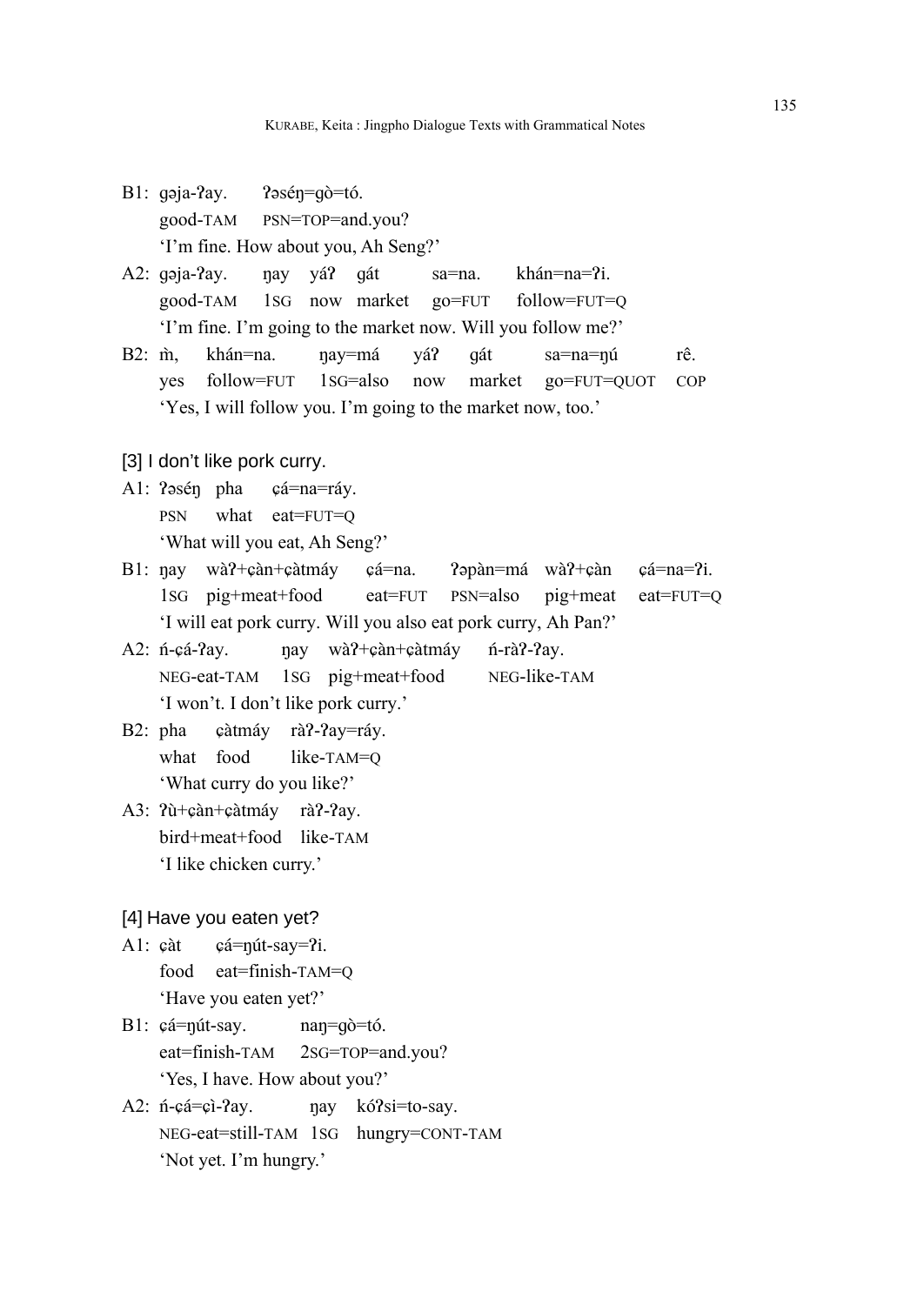- B2: day=khu na nay ná+jù jò? cá=na=yô. that=like say 1SG fish+grill give eat=FUT=SFP 'So, I will buy you some grilled fish.'
- A3: gəja=?i. gərà=kó?=mà. really=Q where=LOC=Q 'Really? Where?'
- B3: mənan=ná sen=kó? rê. qrày çá mu-?ay. friend= GEN shop=LOC COP very eat tasty-TAM ɡây, khán+naŋ=wà-ɁùɁ=yô. INTJ follow+follow=COME-IMP=SFP 'At my friend's restaurant. It's very good. Come on!'

[5] I'll go to Lashio.

- A1: nay phót=dè? khom=na. 1SG tomorrow=ALL walk=FUT 'I'll go for a trip tomorrow.'
- B1: gərà=dè? sa=na=ráy. manmo=dè?=?i. where=ALL go=FUT=Q PLN=ALL=Q 'Where will you go? Bhamo?'
- A2: n<sup>-rê</sup>. làcù=dè? sa=na. NEG-COP PLN=ALL go=FUT 'No. I'll go to Lashio.'
- B2: pha=thè? sa=na=ráy. what=COM go=FUT=Q 'How will you go?'
- A3: wàn+lèn=thè? sa=na. wàn+lèn+lèkmàt=má məri=nút-say. fire+wheel=COM go=FUT fire+wheel+ticket=also buy=finish-TAM 'I'll go by train. I have already bought tickets.'
- B3: gəday=thè? sa=na=ráy. mənan=thè?=?i. who=COM go=FUT=Q friend=COM=Q 'Who will you go with? With your friends?'
- A4:  $?ənû+?əwâ=ni=thè?$  ràw sa=na. mother+father=PL=COM together go=FUT 'I'll go with my parents.'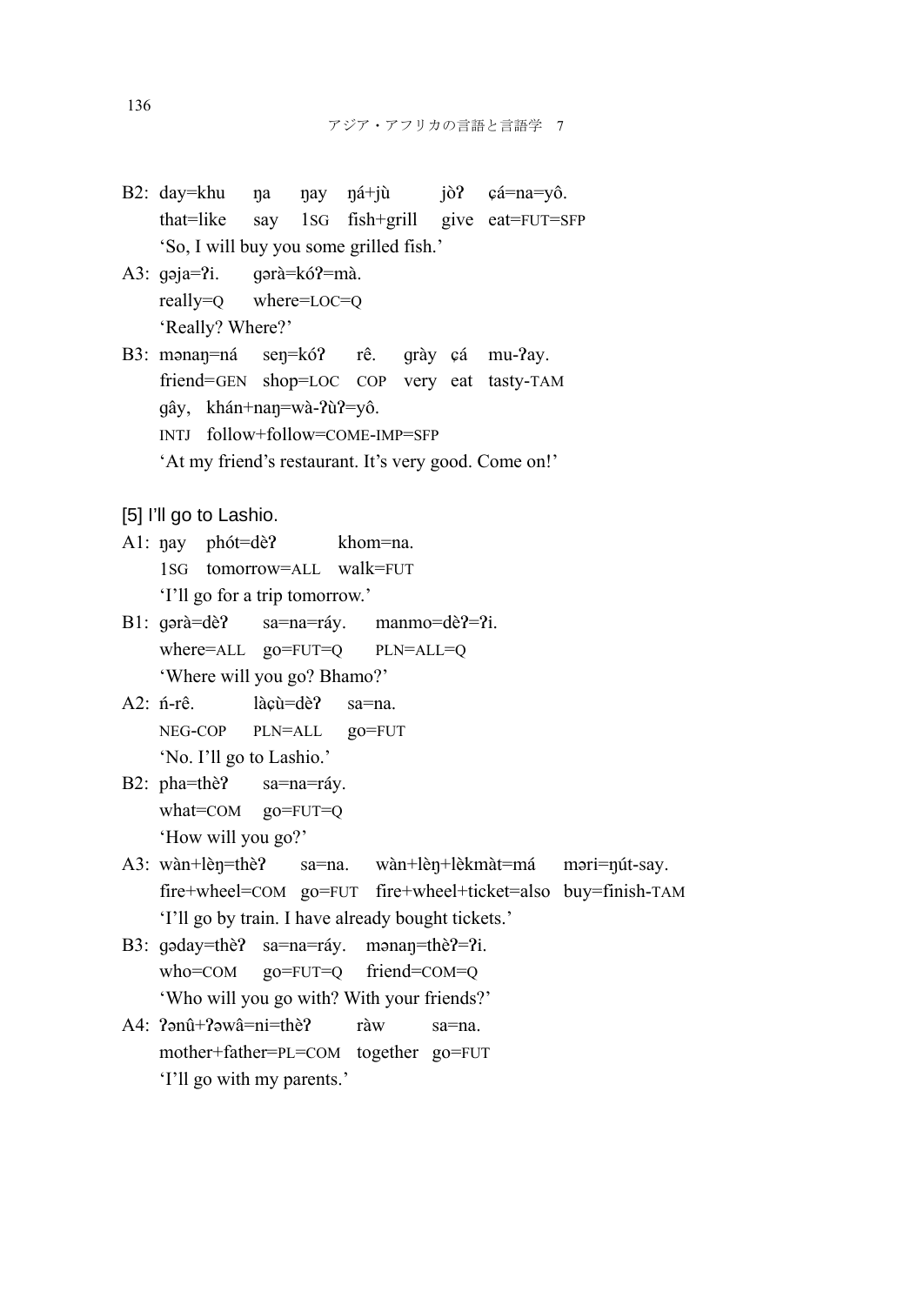[6] What does he do?

- A1: ?əsén=ná qəwà pha bùnlì qəlo-?ay=ráy. PSN=GEN father what job do-TAM=Q 'What does your father do, Ah Seng?'
- B1: ləwú?+tsan+jòn=kó? səra gəlo-?ay rê. lower+level+school=LOC teacher do-TAM COP 'He is an elementary school teacher.'
- A2:  $q \cdot \hat{q}$  $\hat{q}$   $\hat{q}$   $\hat{q}$   $\hat{q}$   $\hat{q}$   $\hat{q}$   $\hat{q}$   $\hat{q}$   $\hat{q}$   $\hat{q}$   $\hat{q}$   $\hat{q}$   $\hat{q}$   $\hat{q}$   $\hat{q}$   $\hat{q}$   $\hat{q}$   $\hat{q}$   $\hat{q}$   $\hat{q}$   $\hat{q}$   $\hat{q}$   $\hat{q}$   $\hat{q}$   $\hat{q}$   $\hat{q}$  mother=TOP what do-TAM=Q 'What does your mother do?'
- B2: gát dùt-?ay. ?ərún+?əráy ?əmyúmyú dùt-?ay rê. market sell-TAM COUP+goods various sell-TAM COP 'She sells at a market. She sells various things.'
- A3: gərà=kó? dùt-?ay=ráy. where=LOC sell-TAM=Q 'Where does she sell?'
- B3: gát+gəbà+kətà=kó? rê. market+big+inside=LOC COP ?ənû=ná sen=kó? məçà grày sa-?ay rê. mother=GEN shop=LOC people very come-TAM COP 'She sells at the big market. Mother's shop is popular.'

[7] I have about ten books.

- A1:  $?$ əpàn nan=kó? jəpan+làyka+bùk nà- $?a$ y= $?i$ . PSN 2SG=LOC Japan+book+COUP exist-TAM=Q 'Do you have any Japanese books, Ah Pan? '
- B1: nà-?av.

exist-TAM

'Yes, I do.'

- A2: bùk qədè nà-?ay=ráy. CLF how.many exist-TAM=Q 'How many books do you have?'
- B2: bùk ci=dərám nà-?ay. CLF ten=about exist-TAM 'I have about ten.'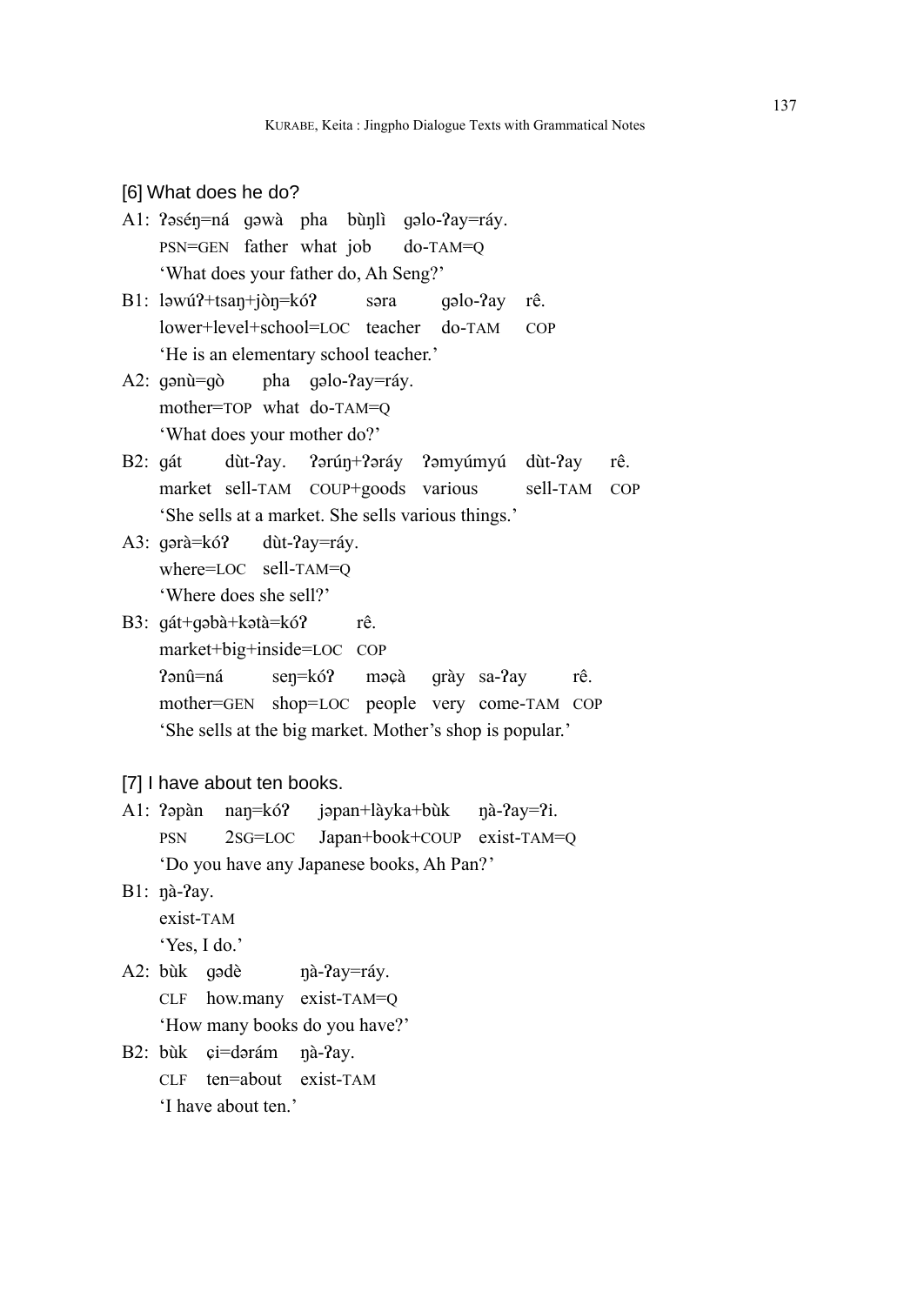- A3:  $\alpha$ rày ló?- $\alpha$ <sub>2</sub>y= $\gamma$ î. nay=kó?= $\alpha$  lənây= $\alpha$ à nà- $\gamma$ ay. very many-TAM=SFP 1SG=LOC=TOP one=only exist-TAM ɡərà=khu lù+lá-Ɂay=ráy. how=like get+take-TAM=Q 'That's a lot! I have only one. How did you get them?'
- B3: mənan lənây jəpan=kó?=ná çəqun=ya-?ay. friend one Japan=LOC=ABL send=BEN-TAM 'One of my friends sent them to me from Japan.'
- [8] I want to go to Myitsone.
- A1: ?apàn, dàyní qərà=dè? sa=məyu-?ay=ráy. PSN today where=ALL go=want-TAM=Q 'Where do you want to go today, Ah Pan?'
- B1: nay dàyní məlì?+nìmai+zùp sa=məyu-?ay. 1SG today PLN+PLN+congregate go=want-TAM nday=kó?=ná modo=thè? sa=rà=na=?i. this=LOC=ABL car=COM go=OBRG=FUT=Q 'I want to go to the confluence of the Mali and Nmai rivers (well known as *Myitsone* in Burmese) today. Do we have to go there by taxi from here?'
- A2: modo=thè? n-sa=rà-?ay. day=gò nàw n-tsan-?ay. car=COM NEG-go=OBRG-TAM it=TOP so.much NEG-far-TAM ləgo+lam khom=yàn dù-?ay. leg+road walk=if arrive-TAM 'You don't have to go by taxi. It is not so far. We can go on foot.'
- B2: ráy=tîm yá? nay ləgo məcí?=to-?ay. modo=thè? may sa=na=?i. COP=but now 1SG leg ache=CONT-TAM car=COM be.okay go=FUT=Q 'But, my legs ache now. Can we go by taxi?'
- A3: may sa-?ay. day=khu na modo=thè? sa-gà?. be.okay go-TAM that=like say car=COM go-HORT 'Yes, we can. So, let's go by taxi.'
- B3: gədè jò?=rà=na=ráy. how.much give=OBRG=FUT=Q 'How much will we have to pay?'
- A4: khyin+mi=dərám jò?=rà-?ay. thousand+one=about give=OBRG-TAM 'We'll have to pay about one thousand.'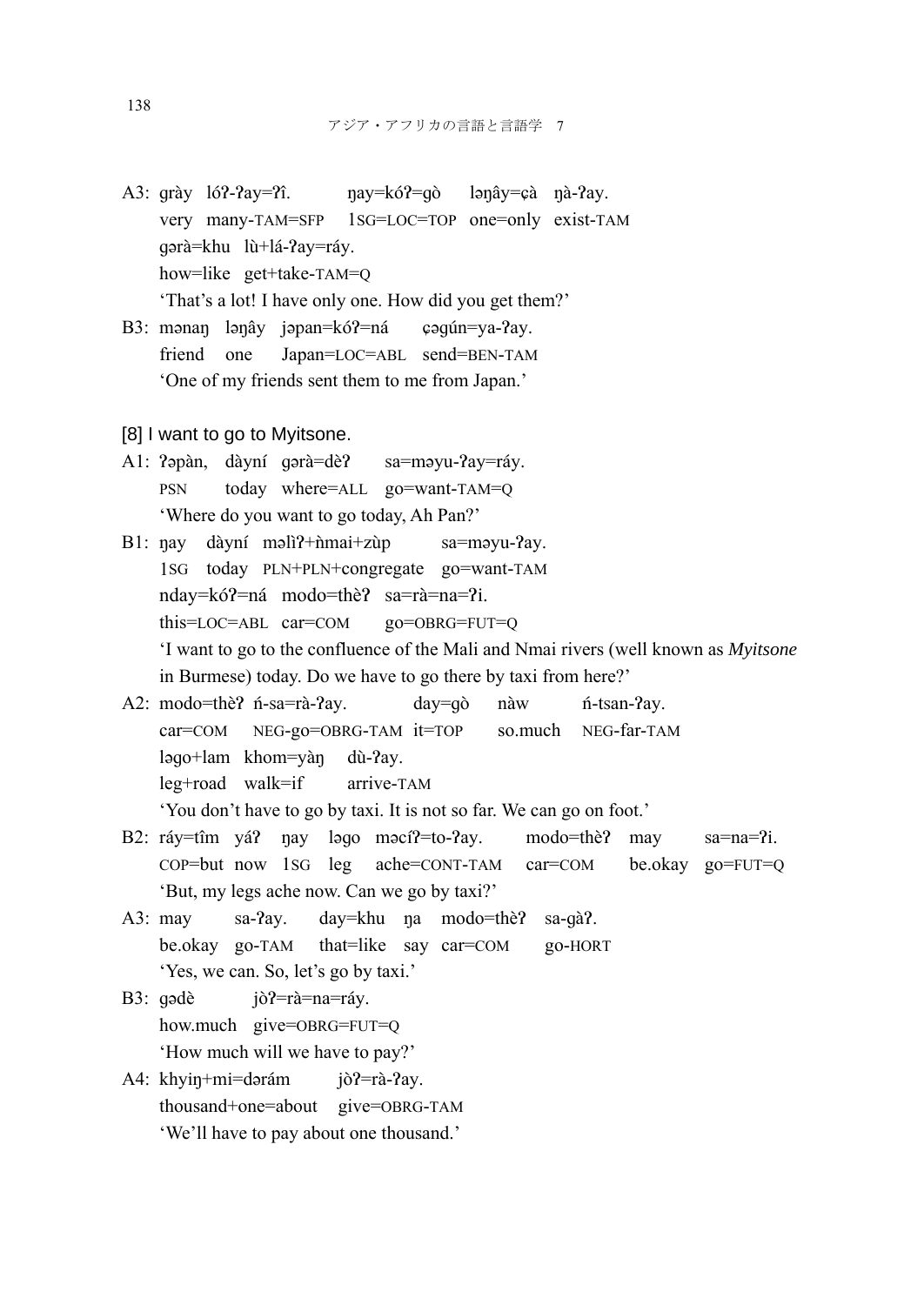#### [9] Is there a shop selling jade near here?

- A1:  $?$ əphû= $?$ è, nday+grùp.yin=kó? lùn+sen dùt- $?$ ay sen nà- $?$ ay= $?$ i. brother=SFP this+nearby=LOC stone+pure sell-NMLZ shop exist-TAM=Q 'Excuse me, is there a shop selling jade near here?'
- B1: nà-?ay=lè. yá? ləgo+lèn pru=wà-?ay exist-TAM=SFP now leg+wheel come.out=COME-NMLZ  $\epsilon$ ərà=ná məkaw=kó? nà-?ay. mù-?ay=?i. place=GEN beside=LOC exist-TAM see-TAM=Q 'Yes, there is. It's right beside the place where that bicycle came out now. Do you see it?'
- A2: m̂, mù-say, mù-say. day sen=kó? lùn+sen+ləkhôn dùt-?ay=?i. yes see-TAM see-TAM that shop=LOC stone+pure+bracelet sell-TAM=Q lùn+sen+ləkhôn qəbà rà-?ay rê. stone+pure+bracelet big need-TAM COP 'Yes, I see it. Does that shop sell jade bracelets? I want a big one.'
- B2: wórà sen=kó? gəbà-?ay n-nà=na=nu cədù?-?ay. there shop=LOC big-NMLZ NEG-exist=FUT=QUOT think-TAM qəji-?ay=qò nà=na rê. small-NMLZ=TOP exist=FUT COP

'I don't think that shop sells big ones. Maybe they have small ones.'

- A3: rê=?i. pha ráy=tîm sa=yu=na rê. céjú gəbà-say=yô. COP=Q what COP=but go=try=FUT COP thanks big-TAM=SFP 'Is that so? Anyway, I will have a look there. Thank you!'
- B3: ń-rà-?ay=lo.

NEG-need-TAM=SFP

'You're welcome.'

### [10] Gourds are good if you fry them.

A1: ?əsén tawba+sì lá=wà=ya-?ay. tawba+sì=phé? qərà=khu PSN gourd+fruit take=COME=BEN-TAM gourd+fruit=ACC how=like çá-?ay=ráy. gəwá çá-?ay bò?=?i. eat-TAM=Q bite eat-NMLZ kind=Q

 'Ah Seng brought me a gourd. How do you eat it? Do I have to bite it without peeling?'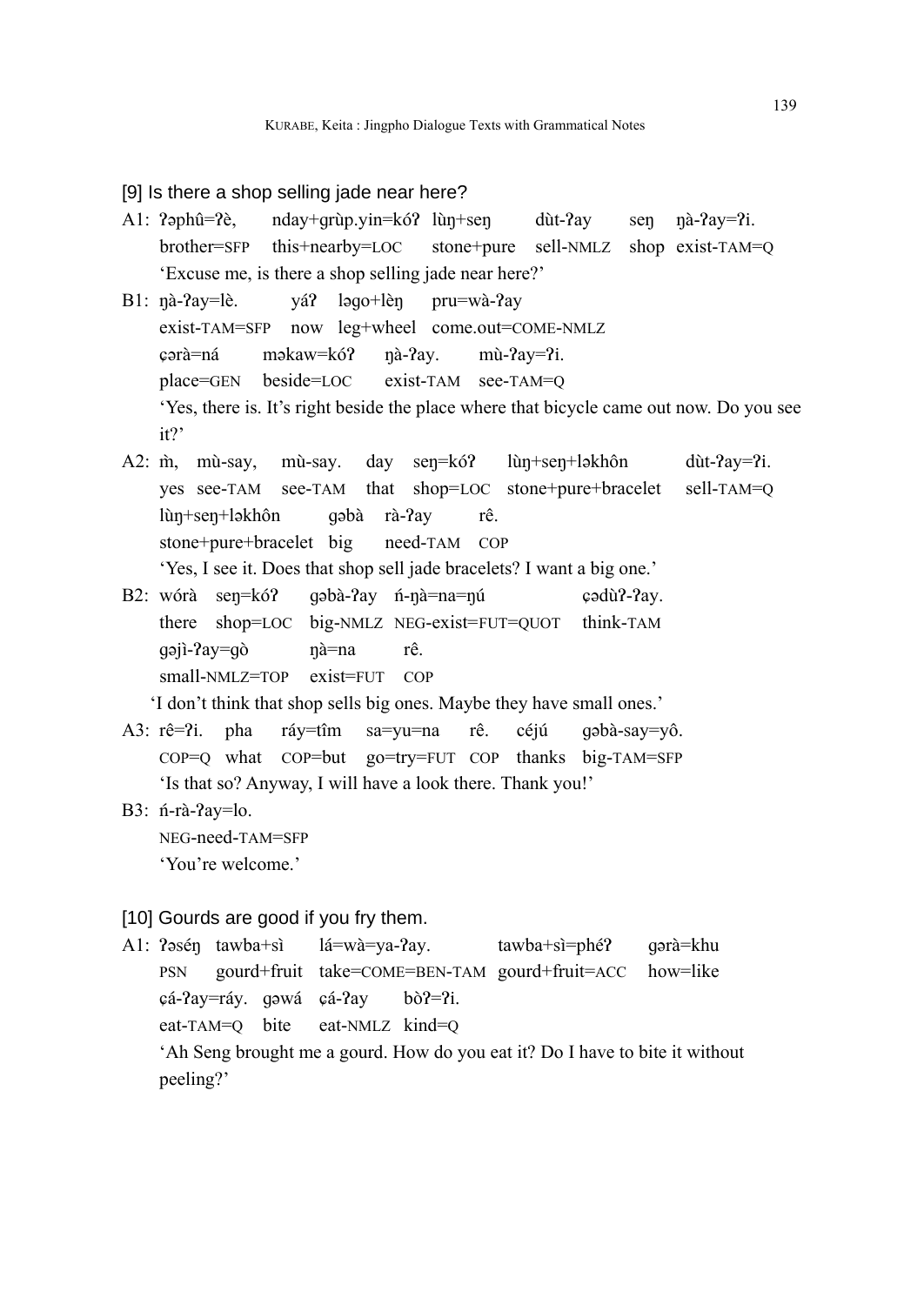- B1: n<sup>-rê</sup>. ?əphyì? sèp=ná cá-?ay bò? rê. tawba+sì=qò NEG-COP husk peel=SEQ eat-NMLZ kind COP gourd+fruit=TOP qənaw çá=yàn qrày mu-?ay. çá=məyu=yàn yá? qənaw=ya=na=lè. fry eat=if very tasty-TAM eat=want=if now fry=BEN=FUT=SFP 'No, that's wrong. You should peel the skin to eat it. Gourds are good if you fry them. If you want to eat it, I will fry it for you now.'
- B2: gənaw=nút-say. cím=yu-?ù?=lè. nday khri+pha=thè? gəthòk çá-?ù?. fry=finish-TAM taste=try-IMP=SFP this sour+what=COM dip eat-IMP ɡərà=khu=ráy. how=like=Q 'I've finished frying it. Taste a bit of it. Dip it in this source to eat. How do you like it?'
- A2: grày mu-?ay. ?əpàn jəpan sa=ná wórà=kó? dùt=yàn gəja-?ay. very tasty-TAM PSN Japan go=SEQ there=LOC sell=if good-TAM ɡrày lù dùt=na rê. very get sell=FUT COP 'Very delicious. You better go to Japan and sell fried gourds there, Ah Pan. They will sell well!'
- B3: nay=phé? khùm caròt tsun. 1SG=ACC PROH lift.up say 'Don't flatter me.'

### [11] I don't go because I have a stomach ache.

- A1:  $m\hat{a}$  dàyní jòn *n*-sa- $2a$ y= $2i$ . child today school NEG-go-TAM=Q 'Don't you have school today?'
- B1: dàyní jòn pát-?ay məjò *n*-sa=rà-?ay. today school close-NMLZ because NEG-go=OBRG-TAM ?əwâ=má rún *f*i-sa-?ay=?i. father=also office NEG-go-TAM=Q

'I don't have to go because school is off today. Don't you also have office, Dad?'

A2: dàyní kan məcí?=ná n-sa-say. məní məjàp qrày çá=káw=ná. today belly ache=SEQ NEG-go-TAM yesterday chili very eat=thoroughly=SEQ 'I have a stomachache today, so I've decided not to go, because I ate too much chili peppers yesterday.'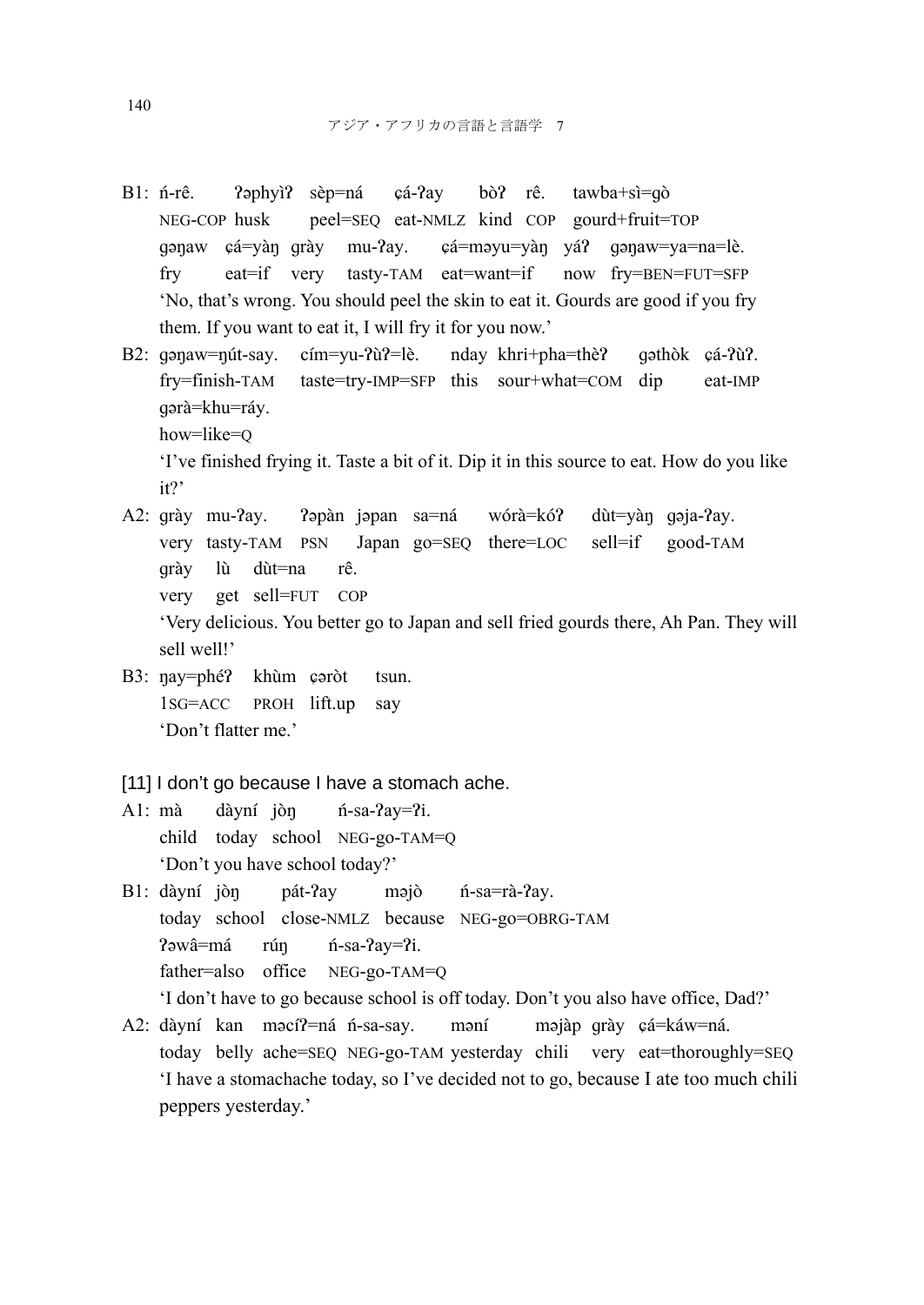- B2: ?əwâ=mùn kham+qəja+lam lòymi sədì?-?ù?=lè. father=also healthy+good+way a.little take.care-IMP=SFP 'Please take a little care of your health, Dad.'
- A3: sədì?=tîm byin=màt-?ay. *n*-ce-say. take.care=but happen=COMPL-TAM NEG-know-TAM 'I take care, but it happens. There is no way out there.'
- B3: ?əwâ=qò ?ənû jəkhrìnkhrìn pòt=tîm *ń*-mədàt-?ay=?î. father=TOP mother often scold=but NEG-listen-TAM=SFP grày yàk-?ay. very difficult-TAM

'Although Mom often scolds you, you don't listen to her. You're difficult.'

A4: *ńtâ=kó?* gənù ləkhôn nà-?ay zòn=çè? rê=?î. house=LOC mother two exist-NMLZ like=EMPH COP=SFP 'It's like there are two moms here at home!'

[12] This one is better than this one.

- A1: nay jəpan+làyka+bùk rà-?ay. nday làyka+bùk=thè? 1SG Japan+book+COUP need-TAM this book+COUP=COM nday làyka+bùk qərà qraw khrák-?ay=ráy. this book+COUP which more good-TAM=Q 'I want a Japanese book. Which is better, this one or this one?'
- B1: nday=qò nday=thà? qraw khrák-?ay=nú cədù?-?ay. this=TOP this=LOC more good-TAM=QUOT think-TAM pha=ná jəpan+làyka+bùk rà-?ay=ráy. what=SEQ Japan+book+COUP need-TAM=Q 'I think this one is better than this one. Why do you want a Japanese book?'
- A2:  $\eta$ ay jəpan+qà+ $\varphi$ ərín+jòn lùn=to- $\eta$ ay. 1SG Japan+language+teach+school ascend=CONT-TAM ráy=tîm nay=kó? jəpan+làyka+bùk *n*-nà-?ay. COP=but 1SG=LOC Japan+book+COUP NEG-exist-TAM 'I attend a Japanese conversation class. But I have no Japanese book.'
- B2: day=khu na nyé? ntâ=kó? na-?ay jò?=dàt=na=lè. that=like say 1SG.GEN house=LOC exist-NMLZ give=release=FUT=SFP 'If that's so, I'll give you the one that I have at my house.'
- A3: day làyka+bùk qoja-?ay=?i. that book+COUP good-TAM=Q 'Is that book good?'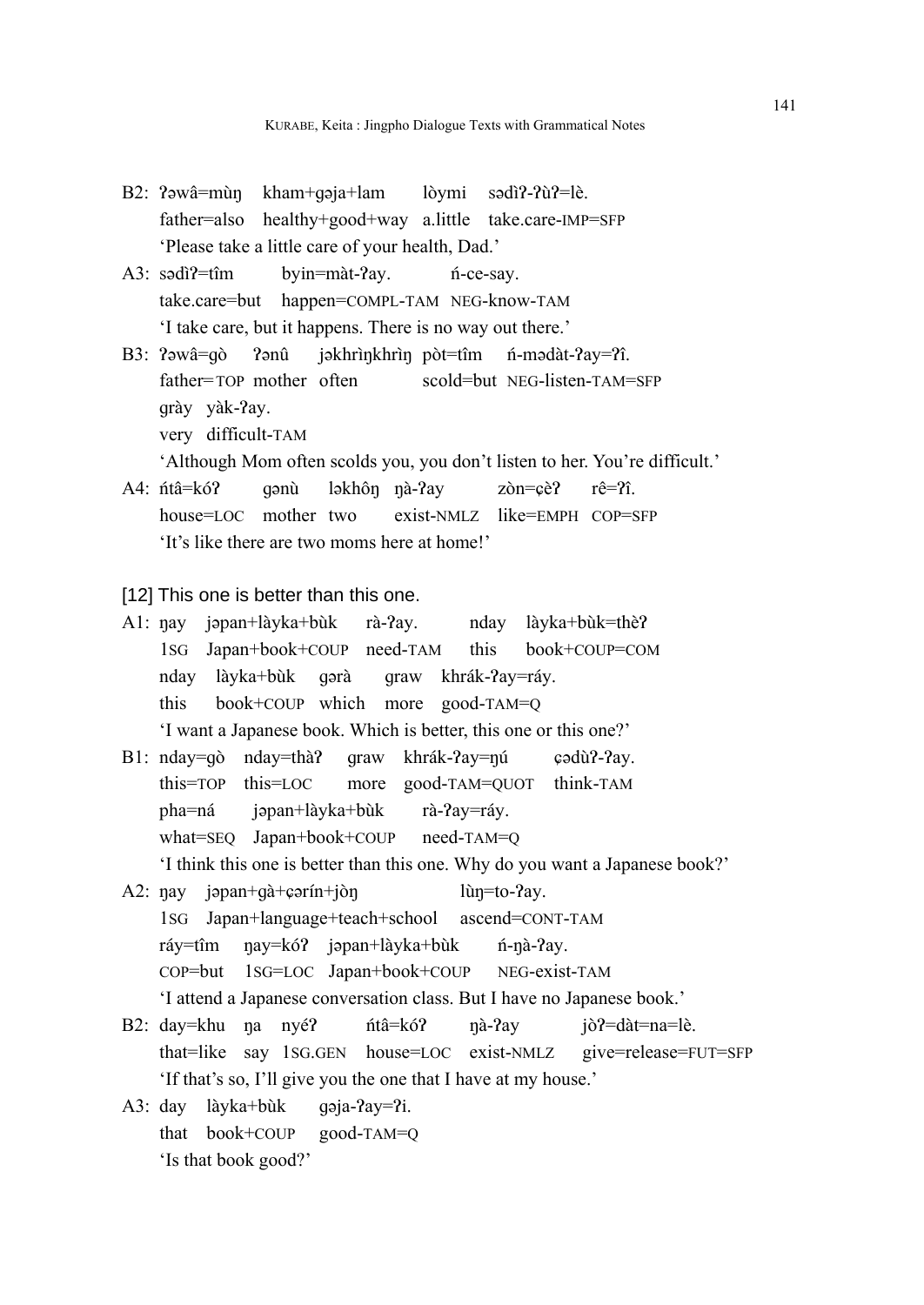- B3: gəja-?ay. nay thí=ga-?ay=kó?=ná gəja=dìk rê. good-TAM 1SG read=EXP-NMLZ=LOC=ABL good=most COP ńtâ=dèɁ khán+naŋ=wà-ɁùɁ. yáɁ jòɁ=dàt=na. house=ALL follow+follow=COME-IMP now give=release=FUT 'It's good. It's the best among the ones that I have read. Come to my house. I'll give it to you now.'
- A4: grày ?agam-?ay=lo. very hesitate-TAM=SFP 'Thank you.'
- B4: khùm ?aqam=yô. PROH hesitate=SFP 'Not at all.'
- [13] Can you speak Atsi?
- A1: ?əpàn ?əzí=khu ce cəqa-?ay=?i. PSN Atsi=like know speak-TAM=Q 'Can you speak Atsi, Ah Pan?'
- B1: n-ce caga-?ay. ?adàw=gò=tó. NEG-know speak-TAM PSN=TOP=and.you? 'I can't. How about you, Ah Dau?'
- A2: lòymi ce caga-?ay. mòy nó?+kú?+jòn=kó? a.little know speak-TAM ago worship+worship+school=LOC ɕəta mi ɕərín=ɡa-Ɂay rê. month one study=EXP-TAM COP 'I can speak a little bit. I have studied it for about a month at church.'
- B2:  $m \rightarrow \alpha + q \rightarrow \alpha + q \rightarrow \alpha + q \rightarrow \alpha + q \rightarrow \alpha + q \rightarrow \alpha + q \rightarrow \alpha + q \rightarrow \alpha + q \rightarrow \alpha + q \rightarrow \alpha + q \rightarrow \alpha + q \rightarrow \alpha + q \rightarrow \alpha + q \rightarrow \alpha + q \rightarrow \alpha + q \rightarrow \alpha + q \rightarrow \alpha + q \rightarrow \alpha + q \rightarrow \alpha + q \rightarrow \alpha + q \rightarrow \alpha + q \rightarrow \alpha + q \rightarrow \alpha + q \rightarrow \alpha + q \rightarrow \alpha + q \rightarrow \alpha + q \rightarrow \alpha + q \rightarrow \alpha + q \rightarrow \alpha + q \rightarrow \alpha + q \rightarrow \alpha + q \rightarrow \alpha + q \rightarrow \alpha + q \rightarrow \alpha + q \rightarrow \alpha + q \rightarrow \alpha +$  China+language=TOP know speak-TAM=Q 'Can you speak Chinese?'

```
A3: məwà+qà=qò ?ə-tsòm-c\hat{a} ce c \triangleleft a-?ay.
 China+language=TOP ADV-beautiful-ADV know speak-TAM
gəji-?ay çəlóy ntâ+məkaw=kó?=ná məwà+dìnla lənây
 small-NMLZ when house+beside=LOC=GEN China+old.man one 
\epsilonəní=\epsilonəqù nay=phé? \epsilonərín=ya-?ay rê.
 day=every 1SG=ACC teach=BEN-TAM COP
 'I can speak Chinese very well. When I was a child, an old Chinese man nearby 
 taught me everyday.'
```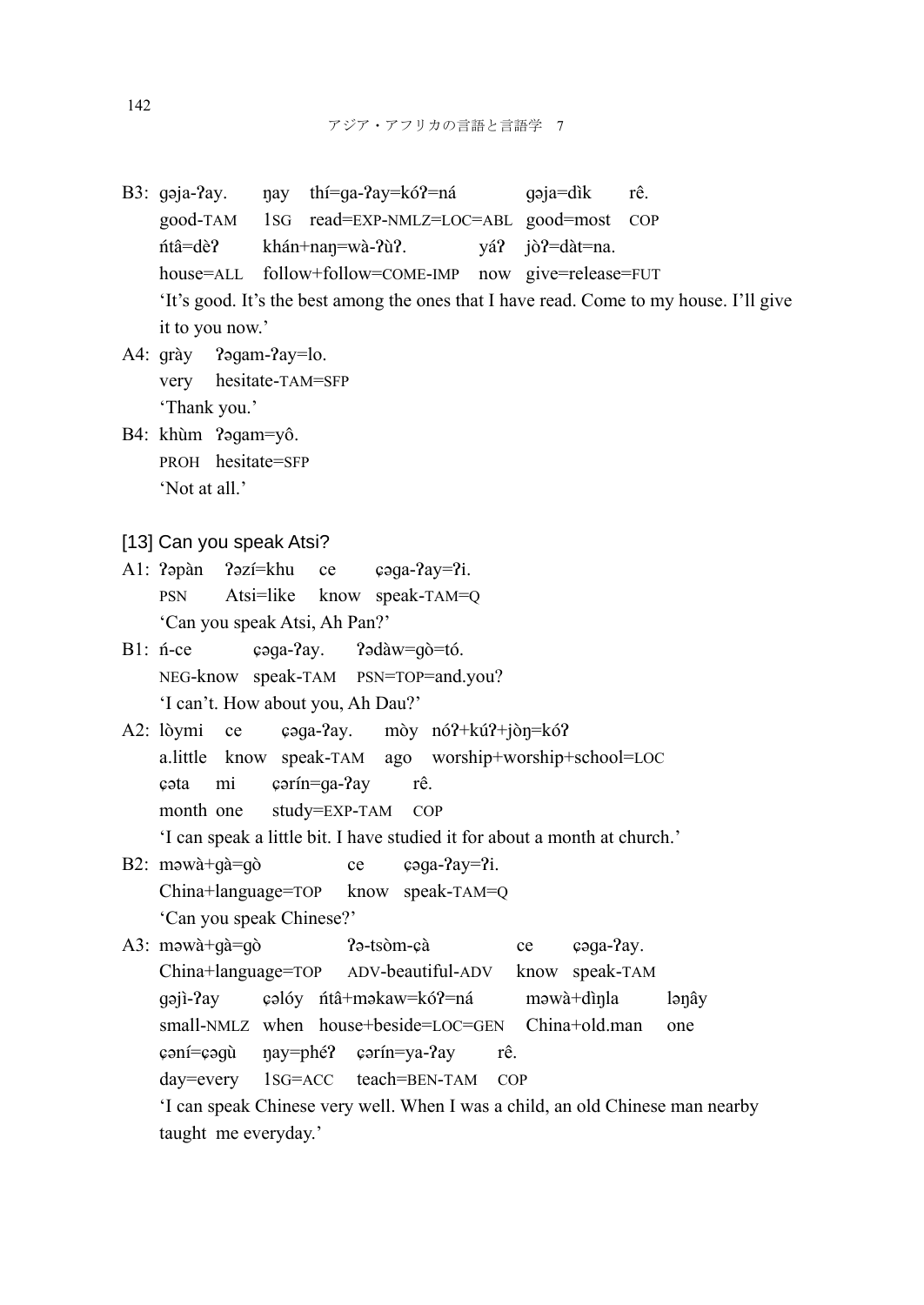- B3: day=khu na mərù=khu=má ?ə-tsòm ce çəqa-?ay=?i. that=like say Maru=like=also ADV-beautiful know speak-TAM=Q 'So, you can also speak Maru very well, can't you?'
- A4: m̀, ce caga-?ay=lè, ntâ=kó? marù+gà=cà yes know speak-TAM=SFP house=LOC Maru+language=only ɕəɡa=khàt-Ɂay rê. speak=RECP-TAM COP 'Yes, I can. I speak only Maru at home.'
- B4: ?ò, day=khu=?i. INTJ that=like=Q 'Oh, I see.'
- [14] I like flute.
- N1 ?əpàn=qò bàt mi=thà? kəlàn sumpyi+səra=kó? sumpyi dùm çərín-?ay. PSN=TOP week one=LOC once flute+teacher=LOC flute play study-TAM 'Ah Pan studies playing the flute at a flute teacher's house once a week.'
- A1: Papàn phan=ná bàt gərà tèn báy sa çərín=na=ráy. PSN after=GEN week which time again come study=FUT=Q 'What time will you come to study next week, Ah Pan?'
- B1: jəphòt khyin çi=kó? may sa=wà-?ay=?i. morning clock ten=LOC be.okay come=COME-TAM=Q 'Can I come at about ten o'clock in the morning?'
- A2: nay jəphòt+məqá *n*-raw-?ay rê. 1SG morning+side NEG-free-TAM COP nó?+kú?+jòn sa=rà-?ay. worship+worship+school go=OBRG-TAM 'I'm not free in the morning. I have to go to church.'
- B2: day=khu na çəná?+məqá khyin məli=kó?=qò may-?ay=?i. that=like say evening+side clock four=LOC=TOP be.okay-TAM=Q 'So, is it OK at four o'clock in the evening?'
- A3: m̀, may-?ay=lè. ráy=yàn=gò çəná?+məgá khyin məli=kó? yes be.okay-TAM=SFP COP=if=TOP evening+side clock four=LOC khrúm-gà?=?i. ?əpàn sumpyi çərín-?ay pyo-?ay=?i. meet-HORT=Q PSN flute study-NMLZ fun-TAM=Q 'Yeah, that's OK. So, we'll meet at four o'clock in the evening. Ah Pan, is it fun studying the flute?'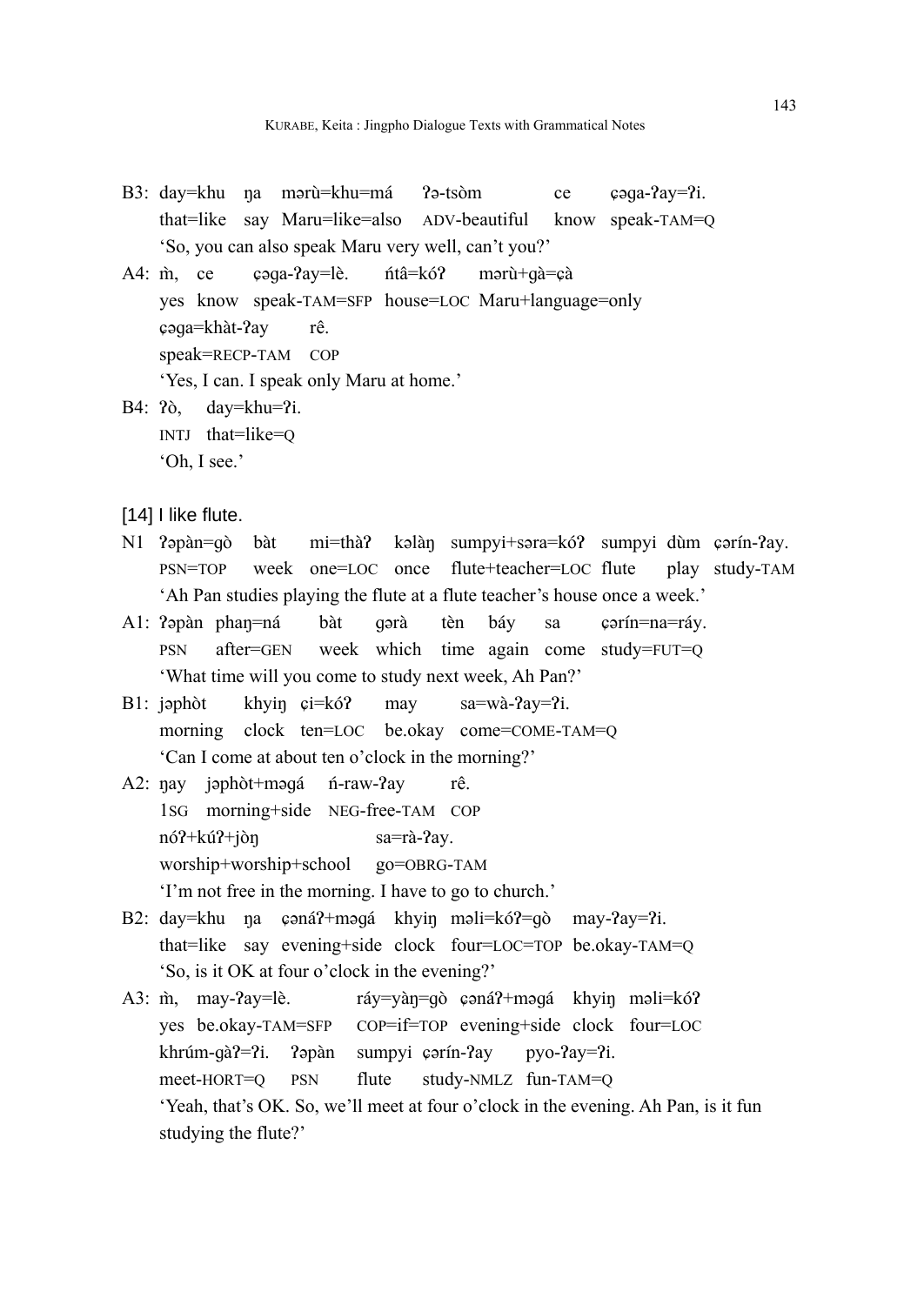- B3: grày pyo-?ay, səra. sumpyi+ñsén=qò grày mədàt pyo-?ay. very fun-TAM teacher flute+sound=TOP very listen fun-TAM day məjò nay qrày rà?-?ay. that because 1SG very like-TAM 'Yes, it's a lot of fun. The sound of the flute is so comforting. That's why I like it so much.'
- [15] He was bitten by a dog.
- A1: Pasén ramram náP-Pay=Pî. PSN very spend-TAM=SFP 'Ah Seng hasn't come even now.'
- B1: nay  $\mathfrak{c}$ i=thè? khrúm-?ay  $\mathfrak{c}$ əlóy=qò sa=wà=na=nú tsun-?ay. 1SG 3SG=COM meet-NMLZ when=TOP come=COME=FUT=QUOT say-TAM ń-sa-say=kún ń-ce-say. NEG-come-TAM=O NEG-know-TAM 'When I saw him, he said he would come. I wonder if he's not coming.'
- A2: phà?+làp+sen=kó? dùn=ná là=yu-gà?=?i. tea+leaf+shop=LOC sit=SEQ wait=try-HORT=Q 'Let's wait for him in a tea shop.'
- B2: nay con ci=phé? *fóun* cogá=yu=na. 1SG first 3SG=ACC phone call=try=FUT  $n\hat{i}n=k\hat{o}$ ? khrìn nó? là-?ù?=yô. here=LOC for.a.while still wait-IMP=SFP 'I'll go and give him a phone call. Wait here for a while.'
- N1 ?əpàn=qò ?əsén=kó? *fóun* çəqá=ná báy wà-?ay. PSN=TOP PSN=LOC phone call=SEQ again return-TAM 'After calling Ah Seng, Ah Pan came back.'
- A3: çi dàyní gùy gəwá khrúm-?ay məjò *n*-lù sa-say=dà?. 3SG today dog bite meet-NMLZ because NEG-get come-TAM=HS 'He can't come today because he was bitten by a dog.'
- B3: ?əqâ, day=khu na çi=kó? ləwan sa=ná ngu`n+jò?+qa sa tsun-qa?. INTJ that=like say 3SG=LOC fast go=SEQ power+give+word go say-HORT 'Oh, my god! So we have to go to him right now and cheer him up.'
- [16] I came here to study Jingpho.
- A1: ?əkhòn jìnphò?+mún=kó? pha sa qəlo-?ay=ráy. PSN Jingpho+land=LOC what come do-TAM=Q 'What did you come to do here in Kachin State, Ah Hkawn?'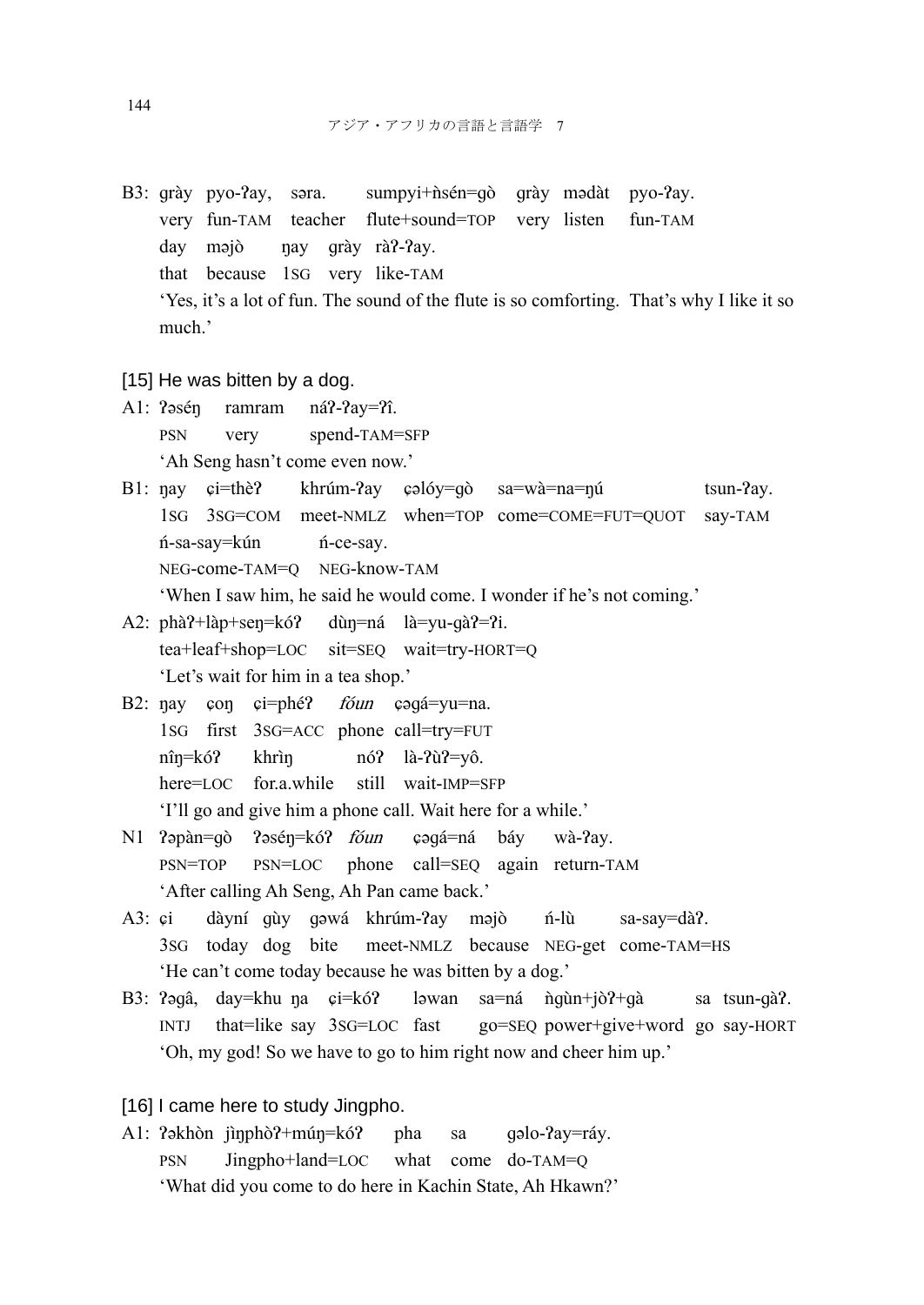| B1: nay jìnphò?+làyka carín=na matu jìnphò?+mún=dè? sa=wà-?ay.                        |  |  |  |  |  |  |
|---------------------------------------------------------------------------------------|--|--|--|--|--|--|
| Jingpho+land=ALL come=COME-TAM<br>1sG Jingpho+letter study=NMLZ for                   |  |  |  |  |  |  |
| 'I came here to study Jingpho.'                                                       |  |  |  |  |  |  |
| A2: jinphò?+mún=dè? sa=wà-?ay<br>gadè<br>ná?-say=ráy.                                 |  |  |  |  |  |  |
| Jingpho+land=ALL come=COME-NMLZ how.much spend-TAM=Q                                  |  |  |  |  |  |  |
| 'How long have you been here?'                                                        |  |  |  |  |  |  |
| sanít=darám ráy-say.<br>B2: cota                                                      |  |  |  |  |  |  |
| month seven=about COP-TAM                                                             |  |  |  |  |  |  |
| 'It's been about seven months.'                                                       |  |  |  |  |  |  |
| sənít=thè?<br>day=rám ce<br>$tsum= \hat{r}ay=\hat{r}.A3: cota$                        |  |  |  |  |  |  |
| month seven=COM that=about know say=COMPL-TAM=SFP                                     |  |  |  |  |  |  |
| maw+pha=wa=?î.                                                                        |  |  |  |  |  |  |
| surprised+what=EMPH=SFP                                                               |  |  |  |  |  |  |
| jìnphò?+mún ń-sa= $\hat{\mathfrak{c}}$ i=yàn<br>wórà=kó? cərín=dá-?ay=?i.             |  |  |  |  |  |  |
| Jingpho+land NEG-come=still=when there=LOC study=RESL-TAM=Q                           |  |  |  |  |  |  |
| 'You've learned to speak this much in only seven months? That's amazing! Did you      |  |  |  |  |  |  |
| study Jingpho before coming to Kachin State?'                                         |  |  |  |  |  |  |
| B3: tsèpkòp n-carin=wà-?ay.<br>nday=kó? dù=yàn=çè?                                    |  |  |  |  |  |  |
| not.at.all NEG-study=COME-TAM this=LOC<br>arrive=when=EMPH                            |  |  |  |  |  |  |
| corín=phan-?ay.                                                                       |  |  |  |  |  |  |
| study=begin-TAM                                                                       |  |  |  |  |  |  |
| day məjò<br>mətu ramram çəkut=rà-?ay.<br>ləwan ce<br>tsun=na                          |  |  |  |  |  |  |
| know say=NMLZ for<br>that because<br>fast<br>try.hard=OBRG-TAM<br>very                |  |  |  |  |  |  |
| 'No, I didn't study any. I began to study only after I arrived here. That's why I had |  |  |  |  |  |  |
| to make a lot of effort to be quickly able to speak Jingpho.'                         |  |  |  |  |  |  |
| A4: jìnphò?+məkhón=má ce khón-?ay=?i.                                                 |  |  |  |  |  |  |
| Jingpho+song=also<br>know sing- $TAM=Q$                                               |  |  |  |  |  |  |
| khón=yàn bùk mi=dərám khón=dán-rìt.<br>ce                                             |  |  |  |  |  |  |
| CLF one=about sing=show-IMP.PROXIMAL<br>know $sing=if$                                |  |  |  |  |  |  |
| 'Can you sing a Jingpho song? If you can, please sing a song.'                        |  |  |  |  |  |  |
| B4: məkhón khón=dán=na<br>gəyà?-?ay=lo.                                               |  |  |  |  |  |  |
| sing=show=NMLZ embarrassed-TAM=SFP<br>song                                            |  |  |  |  |  |  |
| khón=dán=na.<br>$phap = d\hat{e}$ ?= $c\hat{e}$ ?                                     |  |  |  |  |  |  |
| sing=show=FUT<br>after=ALL=EMPH                                                       |  |  |  |  |  |  |
| 'I feel embarrassed to sing a song. I'll sing it later.'                              |  |  |  |  |  |  |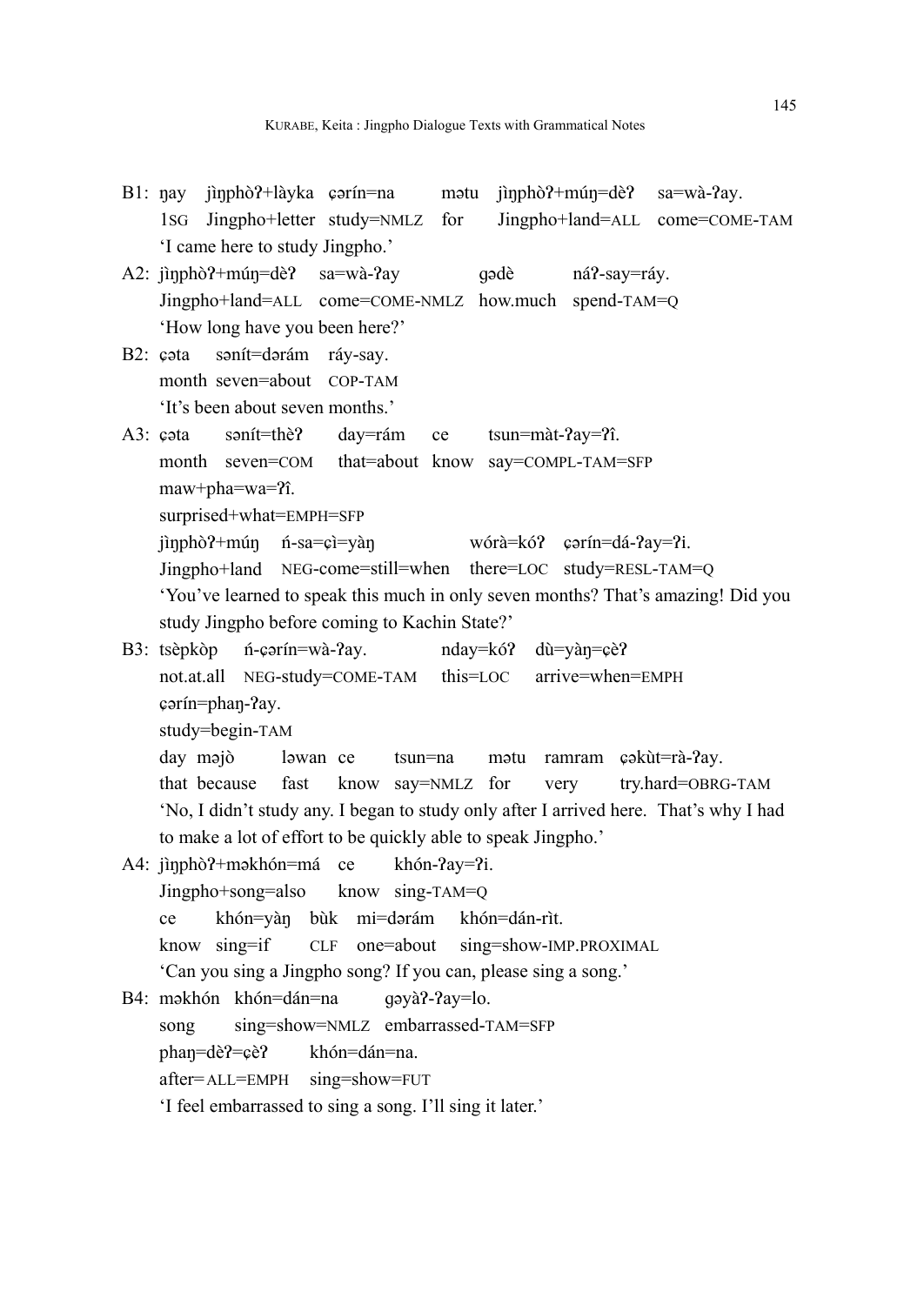#### [17] How much is this dress?

A1: nay jìnphò?+mún dù-?ay=kó?=ná jìnphò?+pəlon 1SG Jingpho+land arrive-NMLZ=LOC=ABL Jingpho+dress ń-phún=ɡa=ɕì-Ɂay. day məjò ŋay yáɁ pəloŋ sa məri=na. NEG-wear =EXP=still-TAM that because 1SG now dress go buy=FUT mənàw+pòy qəlo-?ay çəlóy jìnphò?+pəlon phún=yàn Manau+festival do-NMLZ when Jingpho+dress wear=if ɡəja-Ɂay ń-rê=Ɂi. good-TAM NEG-COP=Q 'I haven't worn Kachin dress since I came to Kachin State. So, I'm going to buy one now. It's better to wear Kachin dress while the Manau festival is held, isn't it?' B1: day qəja-?ay. ?əkhòn=gò jìnphò?+pəlon phún=dá=yàn qəday=mùn that good-TAM PSN=TOP Jingpho+dress wear=RESL=if who=also màygàn+məçà=nú cədù?=na ń-rê. foreign+people=QUOT think=FUT NEG-COP 'That's good. If you wear Kachin dress, no one will notice that you are a foreigner, Ah Hkawn.' A2: nday pəloŋ ɡədè=ráy. this dress how.much=Q 'How much is this dress?' C1: mùn+məli+khyiŋ+məŋa rê. ten.thousand+four+thousand+five COP 'It's 45,000.' A3: phu- $\gamma$ ay= $\gamma$ î. lòymi cə-yóm=ya-rìt=yô. expensive-TAM=SFP a.little CAUS-go.down=BEN-IMP.PROXIMAL=SFP 'That's too expensive. Please discount it a little.' C2: nday=qò mənu day=rám=çà rê. this=TOP price that=about=only COP ń-may ɕə-yóm-say rê. NEG-be.okay CAUS-go.down-TAM COP 'That's a net price. I can't discount it.' A4:  $m\hat{i}$  mùn+məli tòn=ya-? $\hat{i}$ ?=yô. ten.thousand+four put=BEN-IMP=SFP 'Take 40,000.'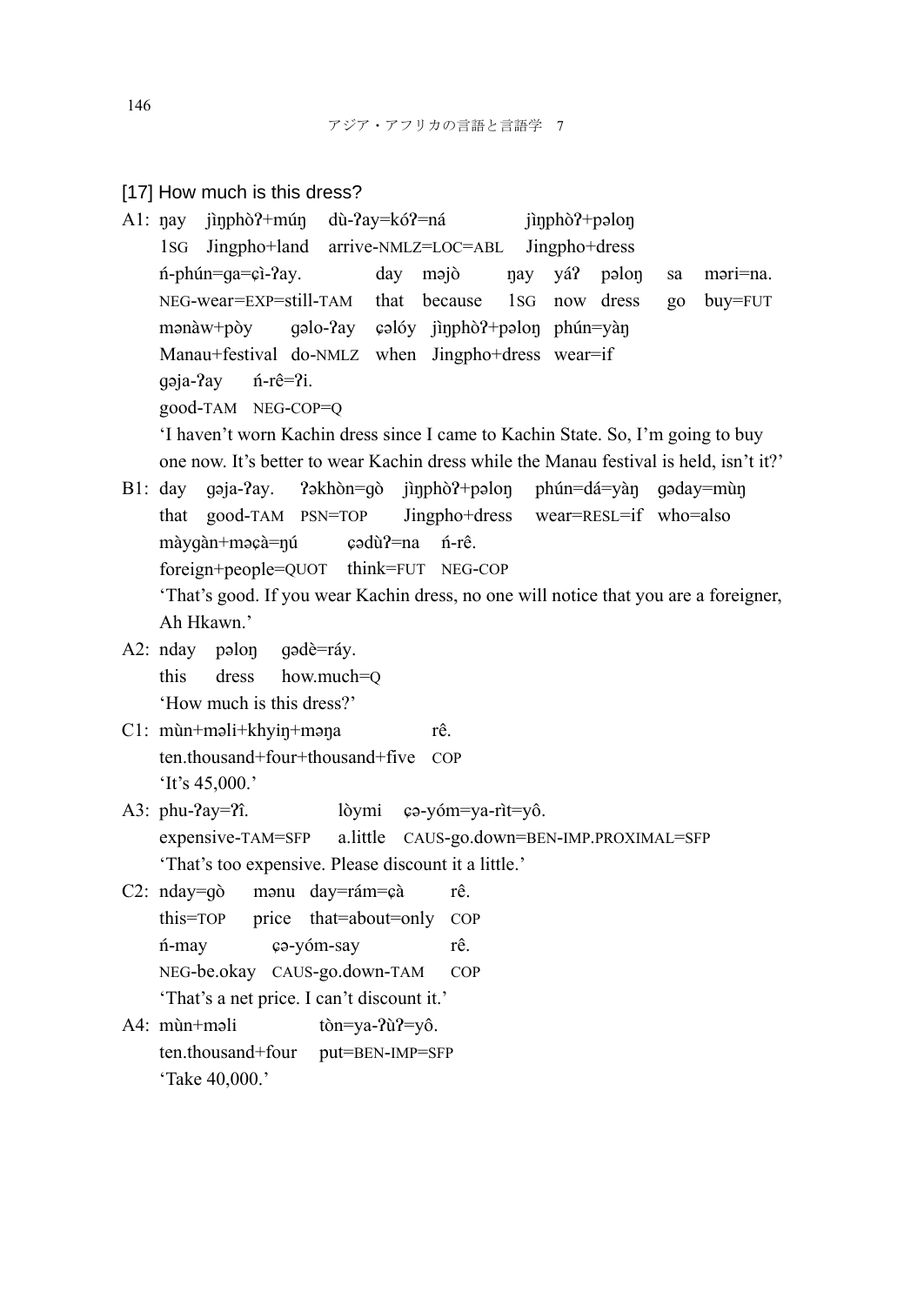C3: day=khu na mùn+məli+khyin+məsum tòn=ya=na=yô. that=like say ten.thousand+four+thousand+three put=BEN=FUT=SFP day=thà? *ń*-may cə-yóm-say. that=LOC NEG-be.okay CAUS-go.down-TAM 'Well, I will take 43,000. I can't discount it more than this.'

### [18] I carelessly came out without an umbrella.

- A1: grày myìt rú?-?ay. khùm=tìn mədì?=mà?-say. very mind distress-TAM body=all wet=completely-TAM 'This is too bad! My whole body got wet.'
- B1: pha byin-?ay=ráy. məran khrá=màt-?ay=?i. what happen-TAM=Q rain touch=COMPL-TAM=Q 'What happened? You got caught in the rain?'
- A2: rê. jon í-lóm-?ay ítâ=kó?=ná  $COP$  umbrella NEG-be.with-NMLZ house=LOC=ABL pru=wà=khrùp-?ay. nday=rám məran qəbà=na n-çədù?-?ay. come.out=COME=accidentally-TAM this=about rain big=FUT NEG- think-TAM 'Yes. I carelessly came out of my house without an umbrella. I didn't think it would rain this much.'
- B2: myí?cíná=kó? məran+ta ráy=yàn cəní=cəqù nday zòn thù?-?ay rê. PLN=LOC rain+month COP=if day=every this like rain-TAM COP 'In Myitkyina, it rains this much almost every day in the rainy season.'
- A3:  $ph\acute{o}t = d\grave{e}$ ?=má  $th\grave{u}$ ?=na=?i. tomorrow=ALL=also rain=FUT=Q 'Will it rain again tomorrow?'
- B3: thù?=na *n*-thù?=na *n*-ce-?ay. thù?=vàn thù?=na. rain=FUT NEG-rain=FUT NEG-know-TAM rain=if rain=FUT 'I don't know if it will rain. It may rain.'
- A4: nay làcù=kó?=ná məçà rê məjò nàw *n*-ce-?ay. 1SG PLN=LOC=GEN people COP because so.much NEG-know-TAM làçù=kó? nà-?ay cəlóy gərà sa=tîm jon ín-lan-?ay PLN=LOC live-NMLZ when where go=but umbrella NEG-carry-NMLZ sa khom-?av.
	- go walk-TAM

 'I don't know the weather well because I'm from Lashio. When I lived in Lashio, wherever I went, I would go without an umbrella.'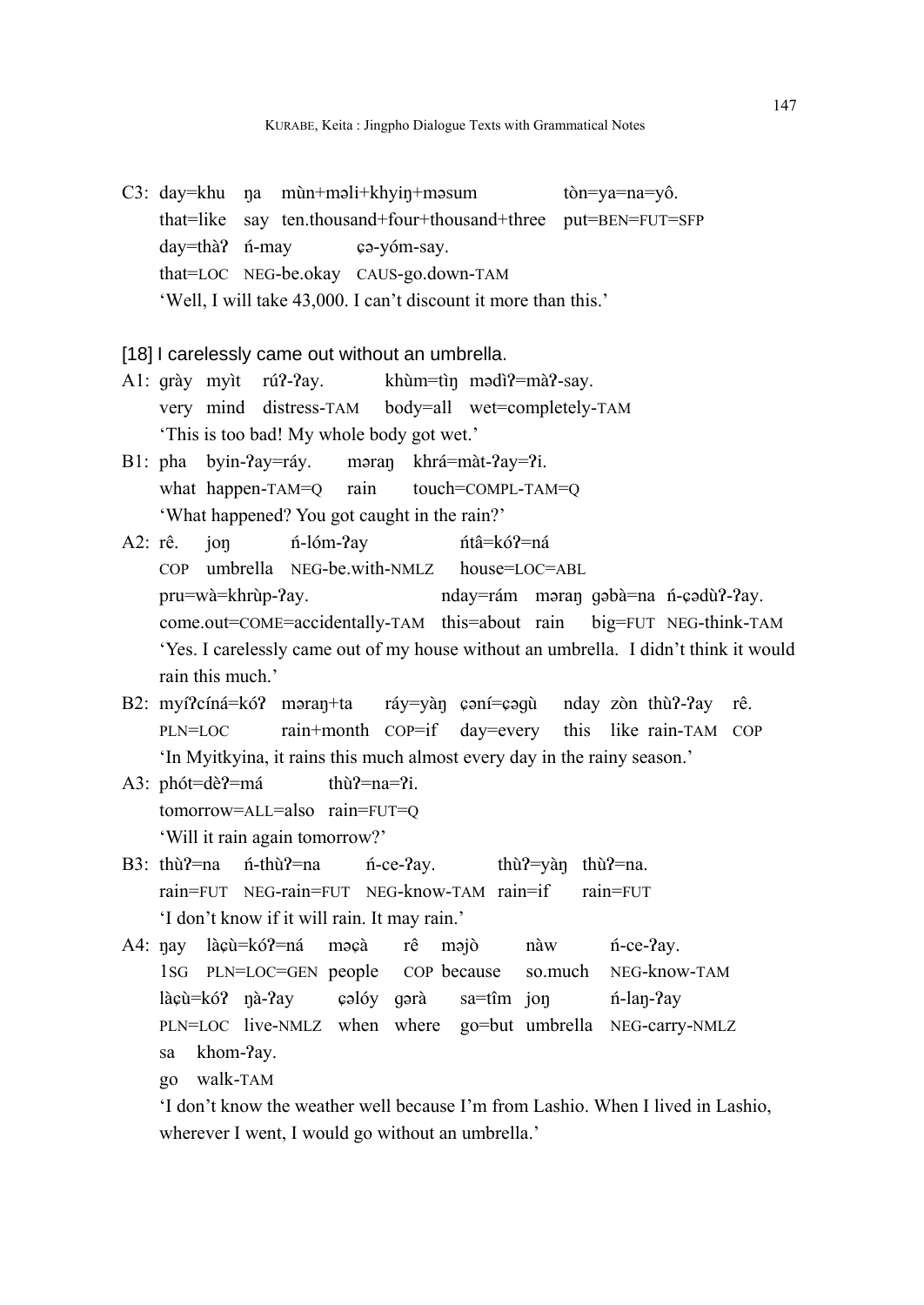B4: ?è, nday phəjèt=thè? ləwan qəsút=káw-?ù?. INTJ this towel=COM fast wipe=thoroughly-IMP wó càn=na tsàn=ná. cold enter=NMLZ afraid=SEQ 'Hey, wipe your body with this towel right now, because I'm afraid you'll catch a cold.'

[19] My car seems broken.

- A1:  $\eta$ ay phót=dè? cum+jòn sa=rà-?ay. 1SG tomorrow=ALL authority+school go=OBRG-TAM modo=thè? khán sa=ya=na məcà tam=to+nà-?ay. car=COM follow go=BEN=NMLZ people look.for=CONT+CONT-TAM 'I'll have to go to Kachin Theological College tomorrow. I'm looking for a person who will take me there.'
- B1: nay khán sa=ya=na=lè. 1SG follow go=BEN=FUT=SFP 'I'll take you.'
- A2: may-?ay=?i. be.okay-TAM=Q 'Is that OK?'
- B2: may-?ay. sərəma=ná mətu na=yàn qərum=rà=na=na=lè. be.okay-TAM female.teacher= GEN for say=if help=OBRG=FUT=QUOT=SFP 'It's OK. I have to help you because you are my teacher, don't I?'
- A3: céjú gəbà-say=yô. nay=ná modo=gò thèn=màt=sám-say. thanks big-TAM=SFP 1SG=GEN car=TOP broken=COMPL=seem-TAM jàk *n*-may jə-sù-say. machine NEG-be.okay CAUS-get.up-TAM 'Thank you! My car seems broken. I can't even start the engine.'
- B3: nay grám=ya=na. nay jàk+ráy=ni yòn ce grám-?ay. 1SG repair= BEN=FUT 1SG machine+goods= PL all know repair-TAM 'I'll fix it for you. I can fix everything when it comes to machines.'
- A4: rê=?i. phan=dè? grám=rà-?ay nà=yàn ?əsén=phé? COP=Q after=ALL repair=OBRG-NMLZ exist=if PSN=ACC grám=çənún=na=yô. ?əsén=gò kàm may-?ay=?î. repair=CAUS=FUT=SFP PSN=TOP believe be.okay-TAM=SFP ráy=tîm pha=ná dìnkhu *n*-càn-?ay=ráy. COP=but what=SEQ household NEG-enter-TAM=Q 'Is that so? In the future if I need to have something fixed, I will ask you to fix it.

148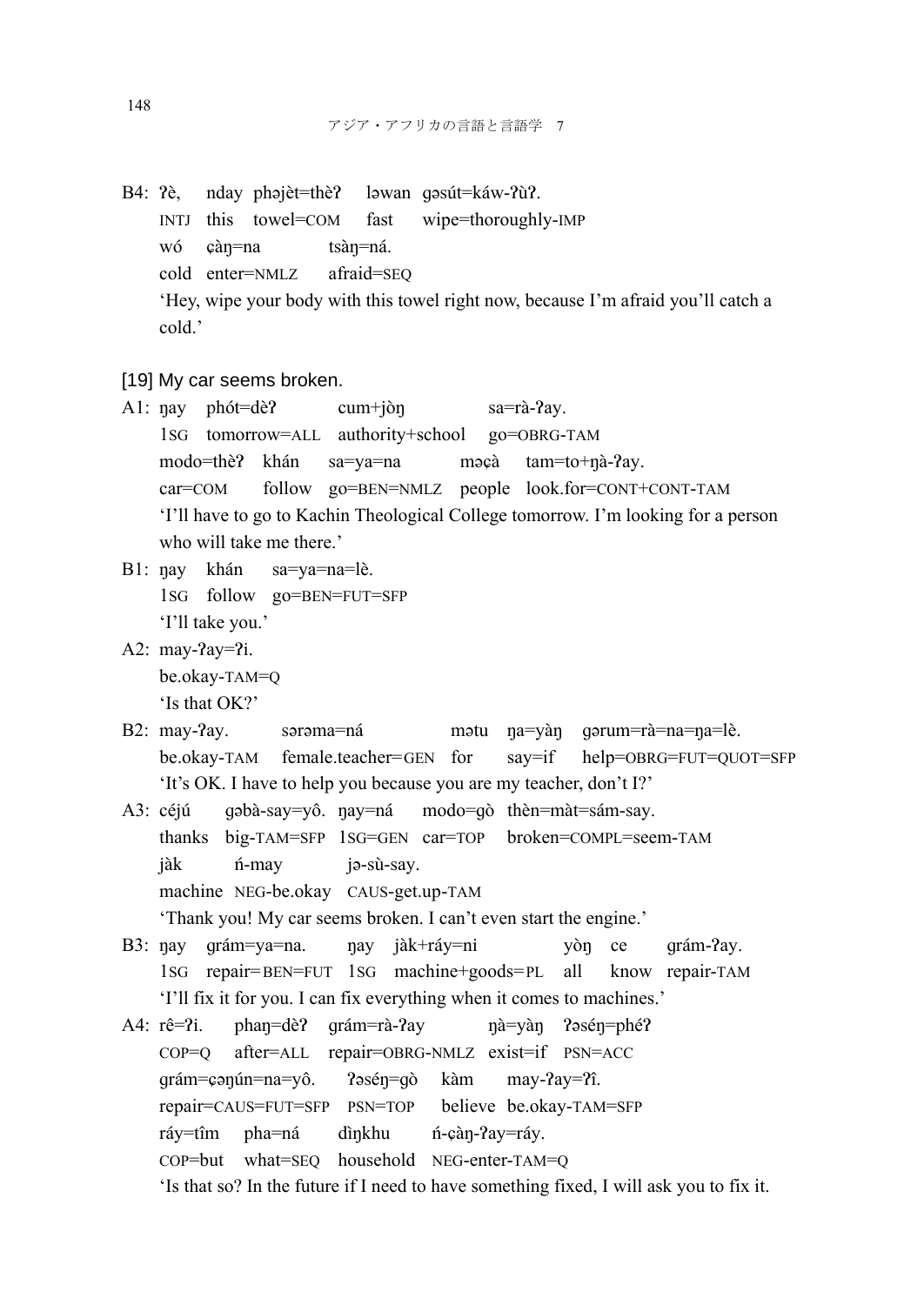You are a reliable man! But, why haven't you gotten married?'

- B4: day khùm tsun=lo, sərəma. that PROH say=SFP female.teacher 'Please don't ask that, ma'am.'
- [20] I don't want to go back yet.
- A1: ?əkhòn qəlóy jəpan wà=na=ráy. PSN when Japan return=FUT=Q 'When will you go back to Japan, Ah Hkawn?'
- $B1: vá? = ná$  cata=kó? wà=rà-?ay. now=GEN month=LOC return=OBRG-TAM ɡəja ŋa=yàŋ nàw ń-kam wà=ɕì-Ɂay. really say=if so.much NEG-be.willing return=still-TAM 'I'll go back next month. Actually, I don't want to go back yet.'
- A2: gəlóy jìnphò?+mún=dè? báy sa=wà=na. when Jingpho+land=ALL again come=COME=FUT 'When will you come back to Kachin State?'
- B2: may byin=yàn dàynin=kó? phan kəlàn báy sa=wà=na. be.okay happen=if this.year=LOC after once again come=COME=FUT ləwan báy sa=wà lù=khrà ?əkyú phyí=ya-rìt=yô. fast again come=COME get=till favor pray=BEN-IMP.PROXIMAL=SFP 'If it's possible, I will come back once again this year. Please pray for me so that I can come back soon.'
- A3: day=dè? dù=yàn ?ánthe=phé? məlàp=màt=na=kún. that=ALL arrive=if 1PL=ACC forget=COMPL=FUT=Q 'When you are back there, I think you will forget us.'
- B3: nay qəlóy=mùn jìnphò?+mún=kó?=ná məcà=ni=phé? *n*-məlàp-?ay. 1SG when=also Jingpho+land=LOC=GEN people=PL=ACC NEG- forget-TAM 'I'll never forget the people of Kachin State.'
- A4: jəpan báy dù=yàn pha qəlo=na=ráy. Japan again arrive=if what do=FUT=Q 'What will you do when you are back in Japan?'
- B4: mənàw+pòy=thè? sen-?ay làyka+bùk ka=na mətu Manau+festival=COM relate-NMLZ book+COUP write=NMLZ for myìt dá-?ay. mind put-TAM 'I'm planning to write a book on the Manau festival.'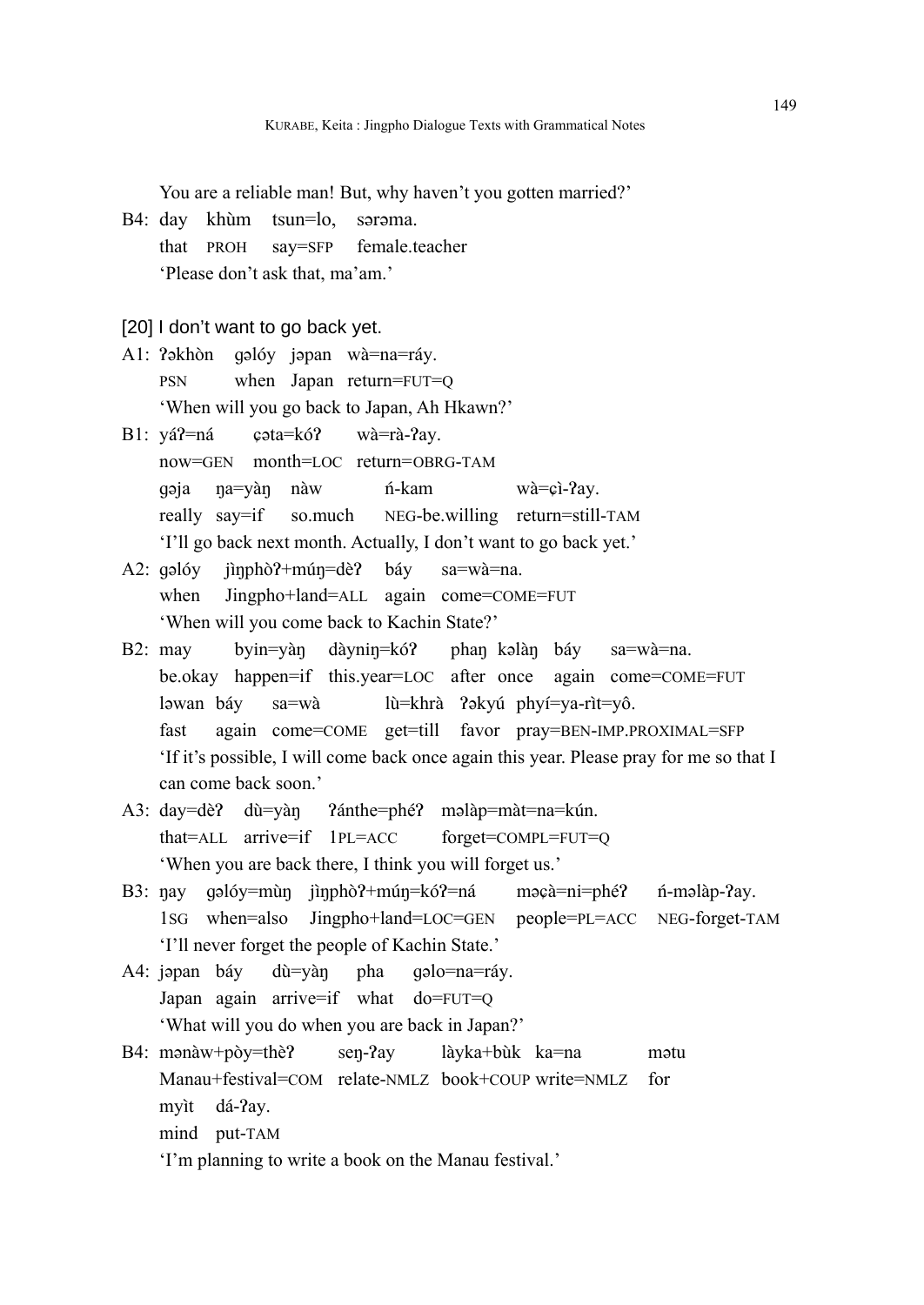# Acknowledgements

I wish to express my gratitude to Ms. Lu Awng who helped me translating the texts. I am also obliged to two anonymous reviewers for their valuable comments to improve this paper. My field research was supported in part by a Grant-in-Aid for Scientific Research of the Japan Society for the Promotion of Science ("A descriptive linguistic study of the Jingpho language").

# Symbols and Abbreviations

| 1              | First person        | <b>GEN</b>   | Genitive                |
|----------------|---------------------|--------------|-------------------------|
| $\overline{c}$ | Second person       | <b>HORT</b>  | Hortative               |
| 3              | Third person        | <b>HS</b>    | Hearsay                 |
| $\ast$         | Ungrammatical       | <b>IMP</b>   | Imperative              |
|                | Syllable boundary   | <b>INTJ</b>  | Interjection            |
|                | Affix boundary      | <b>LOC</b>   | Locative                |
| =              | Clitic boundary     | <b>NEG</b>   | Negative                |
| #              | Word boundary       | <b>NMLZ</b>  | Nominalizer             |
| $^{+}$         | Compound boundary   | NOM          | Nominative              |
| $\frac{1}{2}$  | Underlying phonemic | <b>NUM</b>   | Numeral                 |
|                | representation      | <b>OBRG</b>  | Obligative              |
| Ø              | Zero                | $\mathbf{P}$ | Transitive object       |
| A              | Transitive subject  | PL           | Plural                  |
| ABL            | Ablative            | <b>PLN</b>   | Place name              |
| <b>ACC</b>     | Accusative          | <b>POSS</b>  | Possessive              |
| <b>ADV</b>     | Adverbializer       | <b>PROH</b>  | Prohibitive             |
| <b>ALL</b>     | Allative            | <b>PSN</b>   | Person name             |
| <b>AUX</b>     | Auxiliary           | <b>PURP</b>  | Purposive               |
| <b>BEN</b>     | Benefactive         | Q            | Qestion particle        |
| C              | Consonant           | <b>QUOT</b>  | Quotation               |
| <b>CAUS</b>    | Causative           | <b>RECP</b>  | Reciprocal              |
| <b>CLF</b>     | Classifier          | <b>REL</b>   | Relative clause         |
| <b>COM</b>     | Comitatve           | <b>RESL</b>  | Resultative             |
| <b>COMPL</b>   | Completive          | S            | Intransitive subject    |
| <b>CONT</b>    | Continuous          | <b>SEQ</b>   | Sequential              |
| <b>COP</b>     | Copula              | <b>SFP</b>   | Sentence-final particle |
| <b>COUP</b>    | Couplet             | SG           | Singular                |
| <b>DEM</b>     | Demonstrative       | <b>TAM</b>   | Tense, aspect, mood     |
| <b>EMPH</b>    | Emphatic            | <b>TER</b>   | Terminative             |
| <b>EXP</b>     | Experiential        | <b>TOP</b>   | Topic                   |
| <b>FUT</b>     | Future              | V            | Vowel                   |

150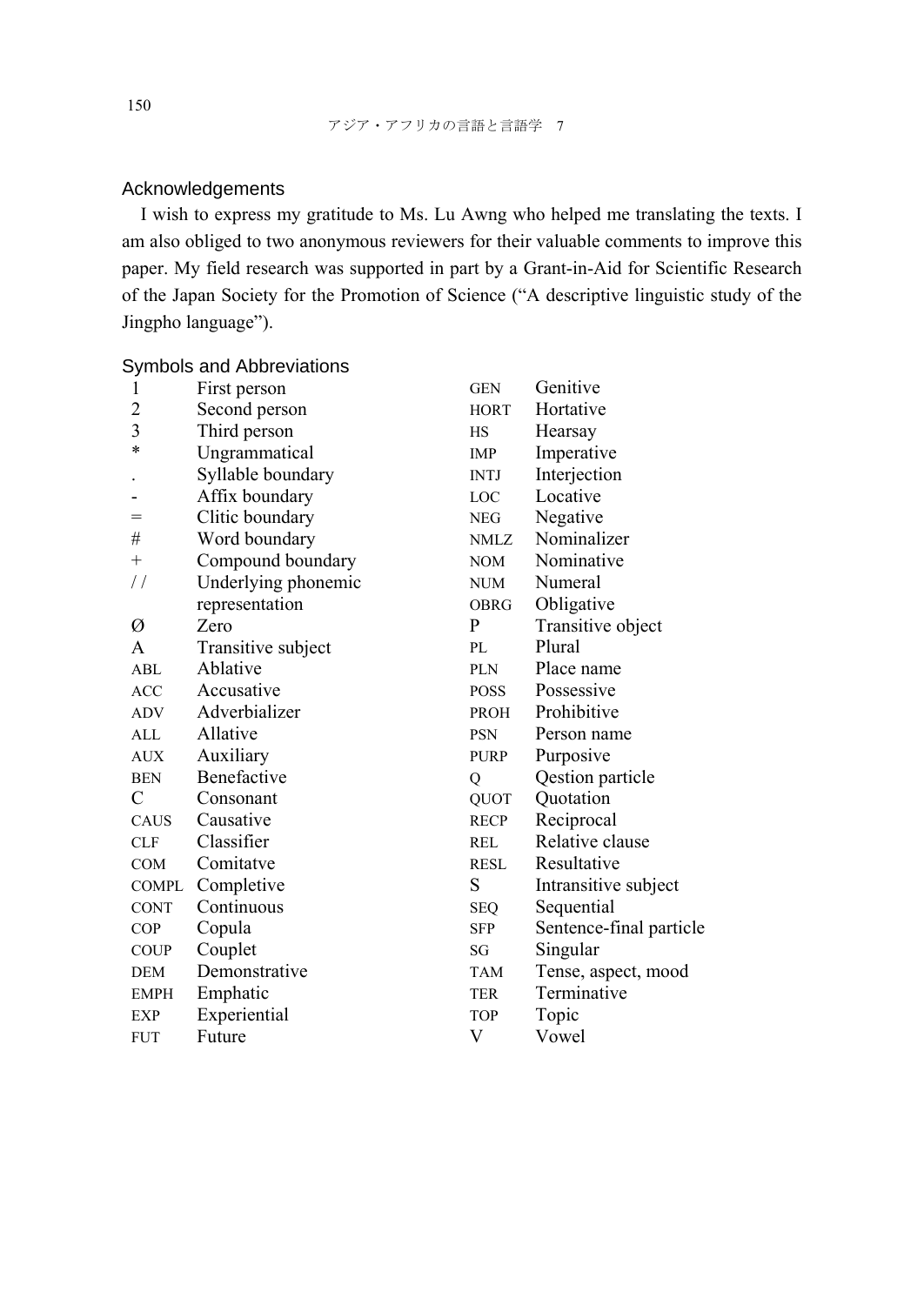



**Figure 3 Map of Kachin State**

# References

Benedict, Paul K. 1972. *Sino-Tibetan: a conspectus*. Cambridge: Cambridge University Press.

Booij, Geert E. 2007. *The Grammar of Words: An Introduction to Linguistic Morphology* (second edition). Oxford: Oxford University Press.

Bradley, David. 1996. "Kachin". In Stephen A. Wurm, Peter Mühlhäusler, Darrell T. Tryon ed., *Atlas of languages of*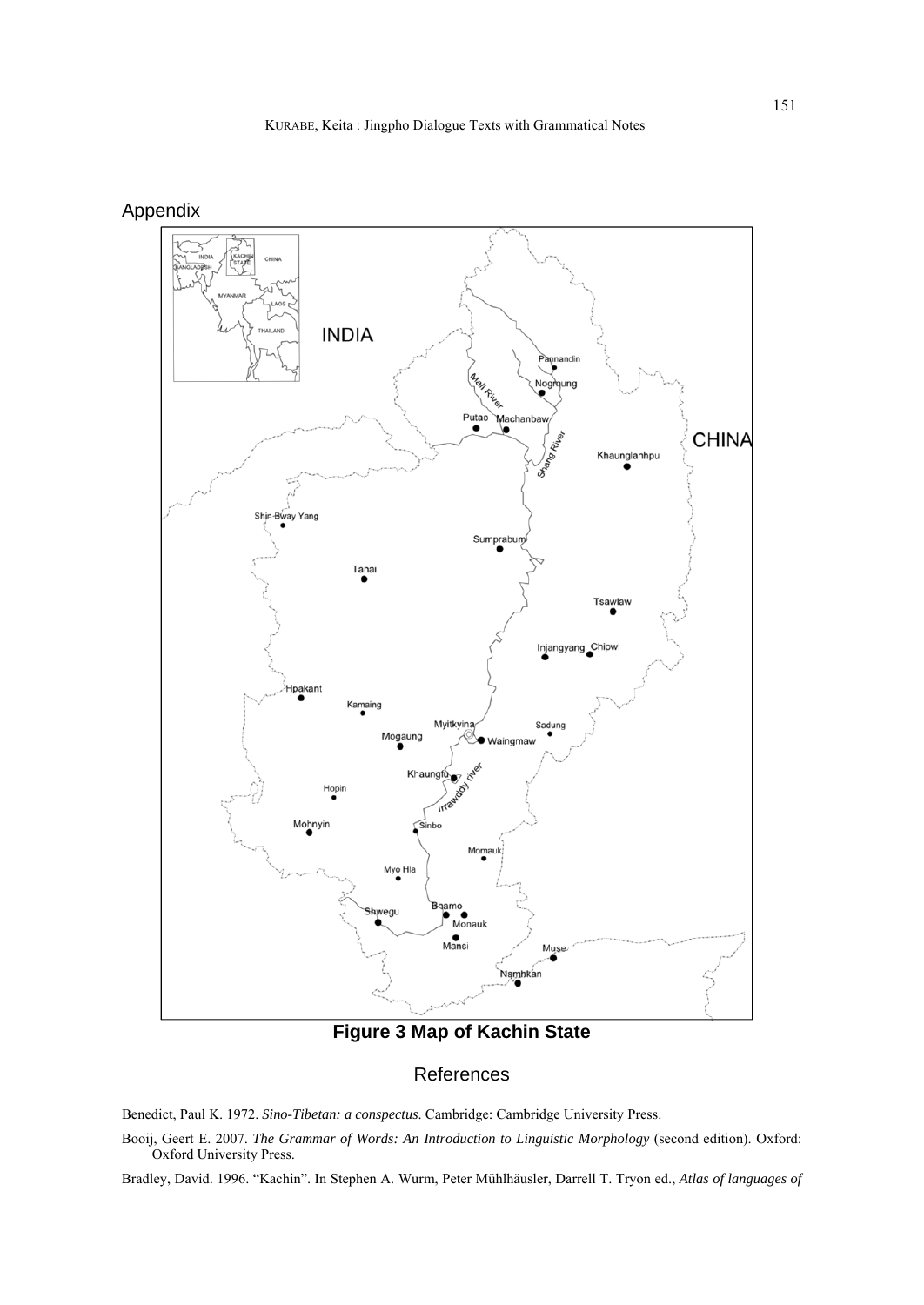*intercultural communication in the Pacific, Asia, and the Americas* 2.1. Berlin: Mouton de Gruyter. pp. 749–51.

- Burling, Robbins. 1971. "The historical place of Jinghpaw in Tibeto-Burman". In Frederic K. Lehman ed., *Occasional papers of the Wolfenden society on Tibeto-Burman linguistics* vol. II. Urbana: Department of Linguistics of the University of Illinois. pp. 1–54.
- Burling, Robbins. 1983. "The Sal languages". *Linguistics of the Tibeto-Burman Area* 7.2. pp. 1–32.
- Dixon, R. M. W. 1977. "Where have all the adjectives gone?". *Studies in Language* 1. pp. 19–80.
- Hanson, Olaf. 1906. *A Dictionary of the Kachin Language*. Rangoon: American Baptist Mission Press.
- Kato, Atsuhiko. 1998. *Ekusupuresu Birumago*. Tokyo: Hakusuisha.
- Kurabe, Keita. 2010. "Jingpho go no doushirenzoku ni okeru bunpouka [Grammaticalization of serial verbs in Jingpho (in Japanese)]". In Masayuki Onishi and Kazuya Inagaki ed., *RIHN Descriptive Linguistics Series* 2. Kyoto: Research Institute for Humanity and Nature. pp. 15–37.
- Kurabe, Keita. 2011a. "Jingpho go bunpou no gaiyou [An outline of Jingpho grammar (in Japanese)]". MA thesis, Kyoto University. 98p.
- Kurabe, Keita. 2011b. "Jingpho go ni okeru tsuiku hyougen [Parallel expressions in Jingpho (in Japanese)]". In Masayuki Onishi and Kazuya Inagaki ed., *RIHN Descriptive Linguistics Series* 3. Kyoto: Research Institute for Humanity and Nature. pp. 37–57.
- Kurabe, Keita. 2011c. "Co-compounds in the Jinghpaw or Kachin language of Northern Burma". Paper presented at the 17th Himalayan Languages Symposium, Kobe City University of Foreign Studies, Kobe, Japan.
- Kurabe, Keita. 2012a. "Jingpho go bunpou gaiyou oyobi minwa shiryou: Kyoudai ga mizuumi wo ugokashita hanashi [A grammatical outline of Jingpho with a text: How did brothers move a lake? (in Japanese)]." In Kazuya Inagaki ed., *RIHN Descriptive Linguistics Series* 4. Kyoto: Research Institute for Humanity and Nature. pp. 61–100.
- Kurabe, Keita. 2012b. "Kachin (Jingpho) go Duleng hougen no tokuchou Myitkyina hougen to no taishou wo chuushin ni [Characteristics of the Duleng dialect of Kachin (Jingpho) – focusing on a comparison with the Myitkyina dialect (in Japanese)]". Paper presented at Burma Study Group meeting 2012, National Museum of Ethnology, Osaka, Japan.
- Kurabe, Keita. 2012c. "Jingpho go Dingga hougen no shokihoukoku narabini doushihiteikei ni okeru keitaion-inteki koutai ni tsuite [A preliminary report on the Dingga dialect of Jingpho together with remarks on morphophonological alternation of negative verbs (in Japanese)]." Paper presented at Descriptive Linguistics Study Group meeting, Research Institute for Humanity and Nature, Kyoto, Japan.
- Kurabe, Keita. 2012d. "Jinghpaw ga hte Japan ga [Jingpho and Japanese (in Jingpho)]". In Dai Naw Mukwa ed., *Chyurum Shalat*. Mandalay: Jinghpaw Wunpawng Laili Laika hte Htunghking Hpung (Mandalay). pp. 117–25.
- Kurabe, Keita. 2012e. "On the phonological forms of prefixes in Jingpho". Paper presented at the 18th Himalayan Languages Symposium, Benares Hindu University, Varanasi, India.
- Kurabe, Keita. 2012f. "On lexical and grammatical borrowing in the Jingpho (Kachin) Language". Paper presented at the 10th International Burma Studies Conference, Northern Illinois University, DeKalb, IL, USA.
- Kurabe, Keita. 2012g. "On Duleng Jingpho: a less-described dialect of the Jingpho language". Paper presented at the 45th International Conference on Sino-Tibetan Languages and Linguistics, Nanyang Technological University, Singapore.
- Kurabe, Keita. to appear. "Jingpho go no kaku hyouji [Case-marking in Jingpho (in Japanese)]". *Kyoto University Linguistic Research* 31. 47p.
- Lehman, Frederic K. 1993. Kachin. In Paul V. Hockings ed., *Encyclopedia of World Cultures* 5, East and Southeast Asia. Boston: G.K. Hall, for HRAF. pp. 114–9.
- Matisoff, James A. 1972. "Lahu nominalization, relativization, and genitivization". In John Kimball ed., *Syntax and Semantics* 1. New York: Seminar Press. pp. 237–57.
- Matisoff, James A. 1973. "Tonogenesis in Southeast Asia". In Larry M. Hyman ed., *Consonant Types and Tone*. Southern California Occasional Papers in Linguistics, No. 1. Los Angeles: UCLA. pp. 71–95.
- Matisoff, James A. 1978. *Variational Semantics in Tibeto-Burman: The 'Organic' Approach to Linguistic Comparison.* Occasional Papers of the Wolfenden Society on Tibeto-Burman Linguistics, vol. VI. Philadelphia: the Institute for the Study of Human Issues.
- Matisoff, James A. 2003. *Handbook of Proto-Tibeto-Burman*. Berkeley, Los Angeles and London: University of California Press.